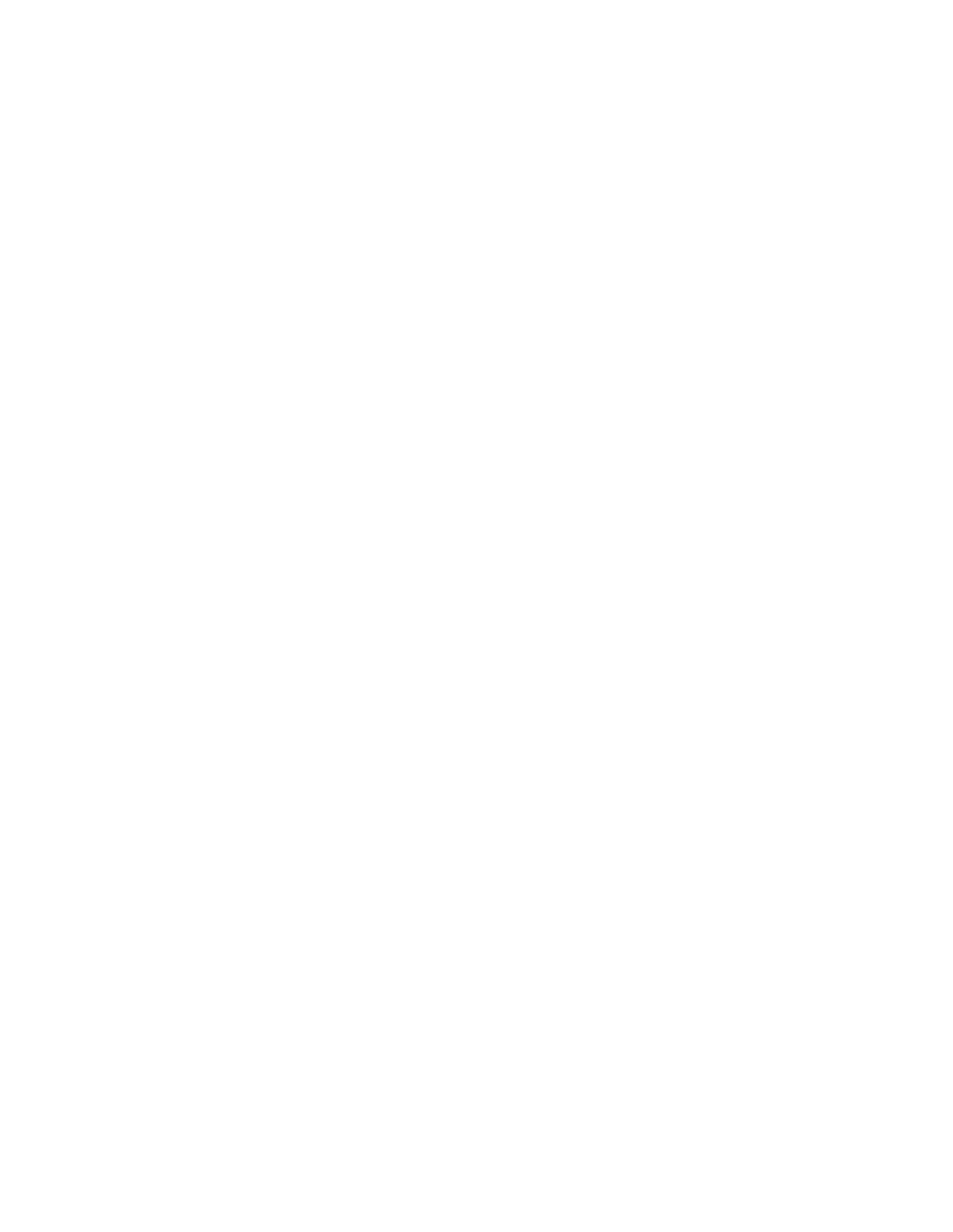

### **GROUP LONG TERM DISABILITY INCOME INSURANCE**

#### **CERTIFICATE OF COVERAGE**

POLICYHOLDER: Evangelical Lutheran Association dba ELEA Education POLICY NUMBER: 25515

POLICYHOLDER EFFECTIVE DATE: November 1, 2019 GOVERNING JURISDICTION: Arizona

EMPLOYER: Evangelical Lutheran Education Association dba ELEA EMPLOYER IDENTIFICATION NUMBER: 25515

EMPLOYER PLAN EFFECTIVE DATE: November 1, 2019

Kansas City Life Insurance Company (referred to as Kansas City Life) welcomes You as a certificateholder.

**This is Your Certificate of Coverage as long as You are eligible for coverage and You become Insured. You will want to read it carefully and keep it in a safe place.** 

We have written Your Certificate of Coverage in understandable terms. However, a few terms and provisions are written as required by insurance Law. If You have any questions about any of the terms and provisions, please consult Our claims paying office. We will assist You in any way to help You understand Your benefits.

If the terms and provisions of the Certificate of Coverage (issued to You) are different from the policy (issued to the Policyholder), the policy will govern. Your coverage may be canceled or changed in whole or in part under the terms and provisions of the policy.

The policy is delivered in and is governed by the Laws of the governing jurisdiction and to the extent applicable by the Employee Retirement Income Security Act of 1974 (ERISA) and any amendments. When making a benefit determination under the policy, We have discretionary authority within the reasonable limits established by the law to determine Your eligibility for benefits and to interpret the terms and provisions of the policy.

For purposes of effective dates and ending dates under the group policy, all days begin at 12:01 a.m. Standard Time at the Policyholder's address and end at 12:00 midnight Standard Time at the Policyholder's address.

Signed for Kansas City Life Insurance Company, a stock company, at its Home Office, 3520 Broadway, PO Box 219425, Kansas City, MO 64121-9425.

a luiz Mason Jr.

o mys of

Secretary **President, CEO and Chairman** 

**The policy covers disabilities due to an occupational Sickness or Injury.**

**The policy does not replace or affect the requirements for coverage by any Workers' Compensation or state disability insurance.**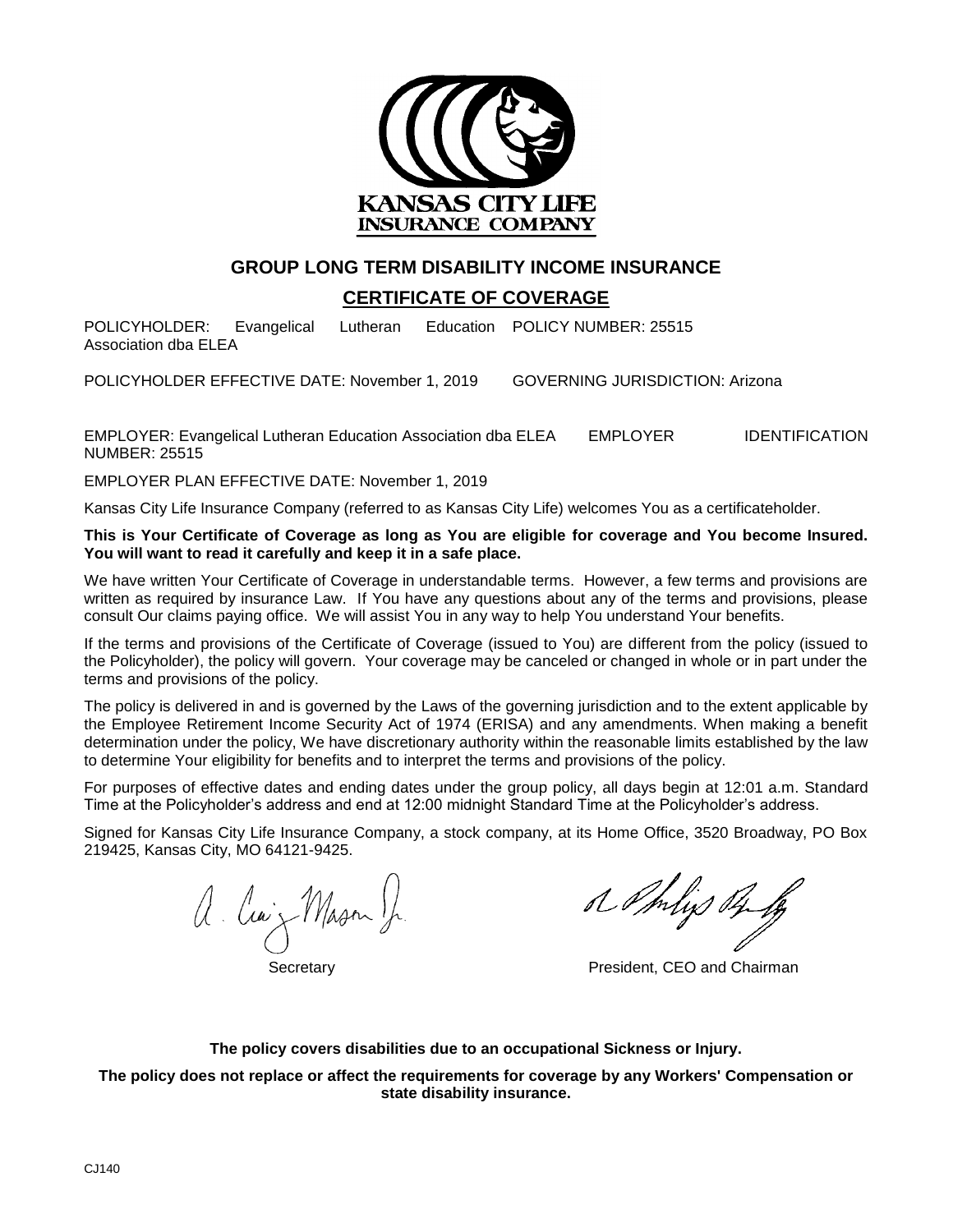#### **CERTIFICATE OF COVERAGE TABLE OF CONTENTS**

### **PAGE NUMBER**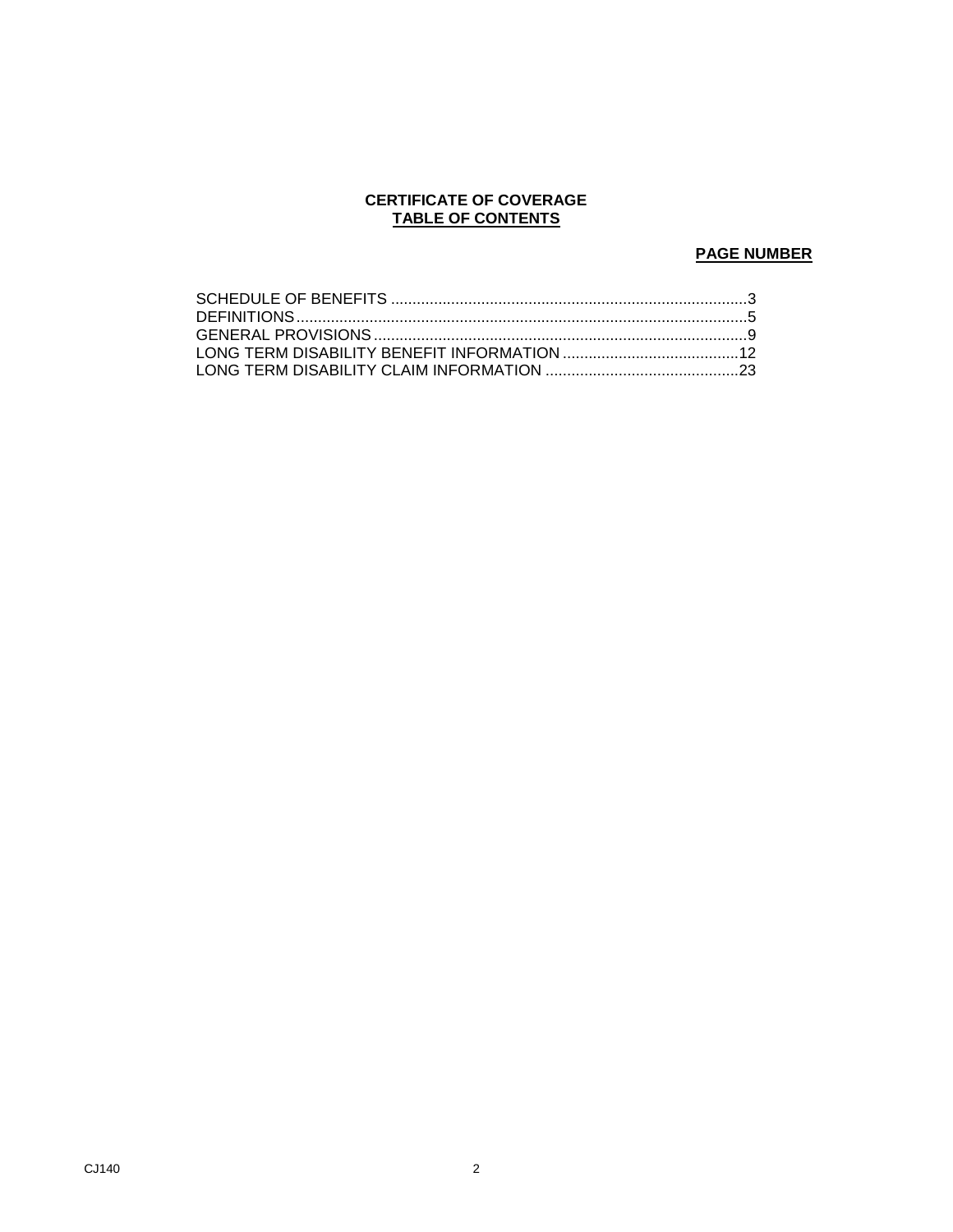# <span id="page-4-0"></span>**SCHEDULE OF BENEFITS**

## **LONG TERM DISABILITY**

The Long Term Disability policy provides financial protection for You by paying a portion of Your income while You are disabled. The amount You receive is based on the amount You earned before Your disability began, subject to all policy provisions.

**NAME OF EMPLOYER:** Evangelical Lutheran Education Association dba ELEA

**POLICY NUMBER:** 25515

#### **ELIGIBLE CLASS(ES):**

Class 01: All Full-Time Employees in Active Employment in the United States with the association member schools

You must be an Employee of the Employer and in an eligible class.

Temporary and seasonal workers are excluded from coverage.

Persons who are not legal residents or citizens of the United States are not eligible for coverage.

#### **MINIMUM HOURS REQUIREMENT:**

20 hours per week

#### **WAITING PERIOD:**

As noted in Your Employer's Group Long Term Disability Income Insurance Policy

#### **REHIRE:**

If Your employment ends and You are rehired within 12 months. Your previous work while in an eligible class will apply toward the Waiting Period. All other policy provisions apply.

#### **WHO PAYS FOR THE COVERAGE:**

You pay the cost of Your coverage.

#### **WAIVER OF PREMIUM:**

We do not require premium payments for Your coverage while You are receiving or are entitled to receive Long Term Disability payments under the policy.

#### **ACCUMULATION OF ELIMINATION PERIOD:**

 Elimination period: The latest of 90 consecutive days; or the date Your Salary Continuation or Accumulated Sick Leave payments end, if applicable.

Accumulation period: 180 consecutive days.

The elimination period and the accumulation period begin on the first day of Your disability.

Benefits for a Payable Claim begin the day after the elimination period is completed.

#### **MONTHLY BENEFIT:**

At least \$500 per month, elected in \$100 increments, not to exceed 60% of Your Monthly Earnings up to a Maximum Benefit of \$7,500

Your benefit may be reduced by any Deductible Sources of Income and Disability Earnings. Some disabilities may not be covered or may have limited coverage under the policy.

#### **MONTHLY EARNINGS:**

"Monthly Earnings" means Your gross monthly income from Your Employer in effect just prior to Your date of disability. It includes Your total income before taxes and any deductions made for pre-tax contributions to a qualified deferred compensation plan, Section 125 plan, or flexible spending account. It does not include income received from commissions, bonuses, overtime pay, any other extra compensation, or income received from sources other than Your Employer.

Earnings, whether for a full year or partial year, will be converted to a monthly amount for the purpose of calculating the Monthly Payment.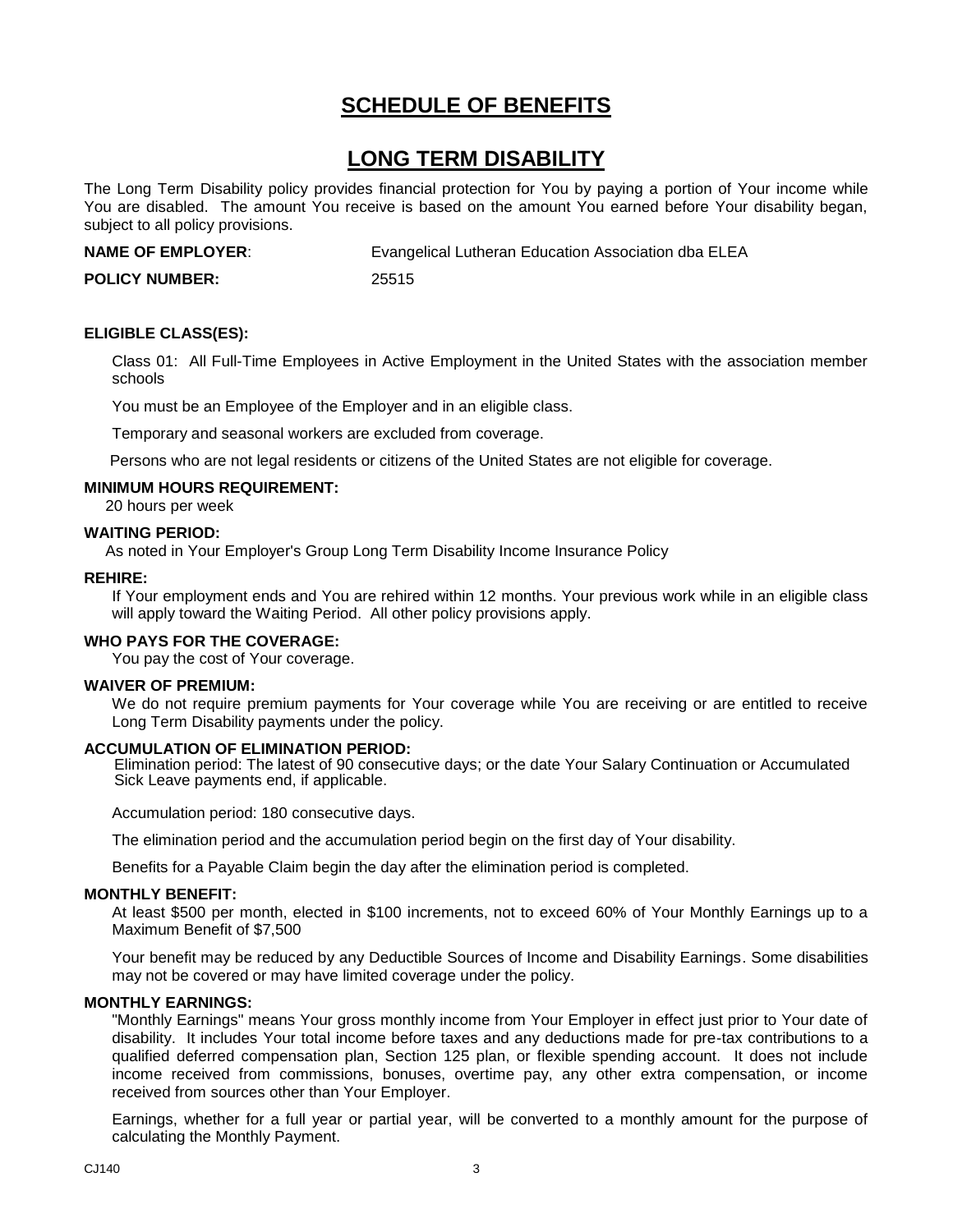#### **MAXIMUM PERIOD OF PAYMENT:**

For a disability which begins before You reach age 60, the Maximum Period of Payment will be until the Social Security Normal Retirement Age (SSNRA) as shown in the following table:

| <b>Year of Birth</b> | *Social Security Normal Retirement Age |
|----------------------|----------------------------------------|
| Before 1938          | 65 years                               |
| 1938                 | 65 years and 2 months                  |
| 1939                 | 65 years and 4 months                  |
| 1940                 | 65 years and 6 months                  |
| 1941                 | 65 years and 8 months                  |
| 1942                 | 65 years and 10 months                 |
| 1943 - 1954          | 66 years                               |
| 1955                 | 66 years and 2 months                  |
| 1956                 | 66 years and 4 months                  |
| 1957                 | 66 years and 6 months                  |
| 1958                 | 66 years and 8 months                  |
| 1959                 | 66 years and 10 months                 |
| 1960 and after       | 67 years                               |

\* Age at which You are entitled to unreduced Social Security benefits based on the Social Amendments of 1983.

For a disability which starts on or after You reach age 60, the Maximum Period of Payment will be determined according to the following table:

| <b>Maximum Period of Payment</b>                     |
|------------------------------------------------------|
|                                                      |
| To Social Security Normal Retirement Age<br>(SSNRA)* |
| 60 months or to SSNRA*, whichever is greater         |
| 48 months or to SSNRA*, whichever is greater         |
| 42 months or to SSNRA*, whichever is greater         |
| 36 months or to SSNRA*, whichever is greater         |
| 30 months or to SSNRA*, whichever is greater         |
| 24 months                                            |
| 21 months                                            |
| 18 months                                            |
| 15 months                                            |
| 12 months                                            |
|                                                      |

#### **REGULAR OCCUPATION PERIOD:**

24 months

#### **TOTAL BENEFIT CAP:**

If You are eligible to receive payments under the policy in addition to Your Monthly Payment, the total benefit payable to You on a monthly basis (including all benefits provided under the policy) will not exceed 100% of Your Monthly Earnings. However, if You are participating in a Vocational Rehabilitation Plan, the total benefit payable to You on a monthly basis (including all benefits provided under this policy) will not exceed 110% of Your Monthly Earnings.

**The above items are only highlights of the policy. For a full description of Your coverage, including any additional benefits, exclusions or limitations that may apply, continue reading Your Certificate of Coverage.**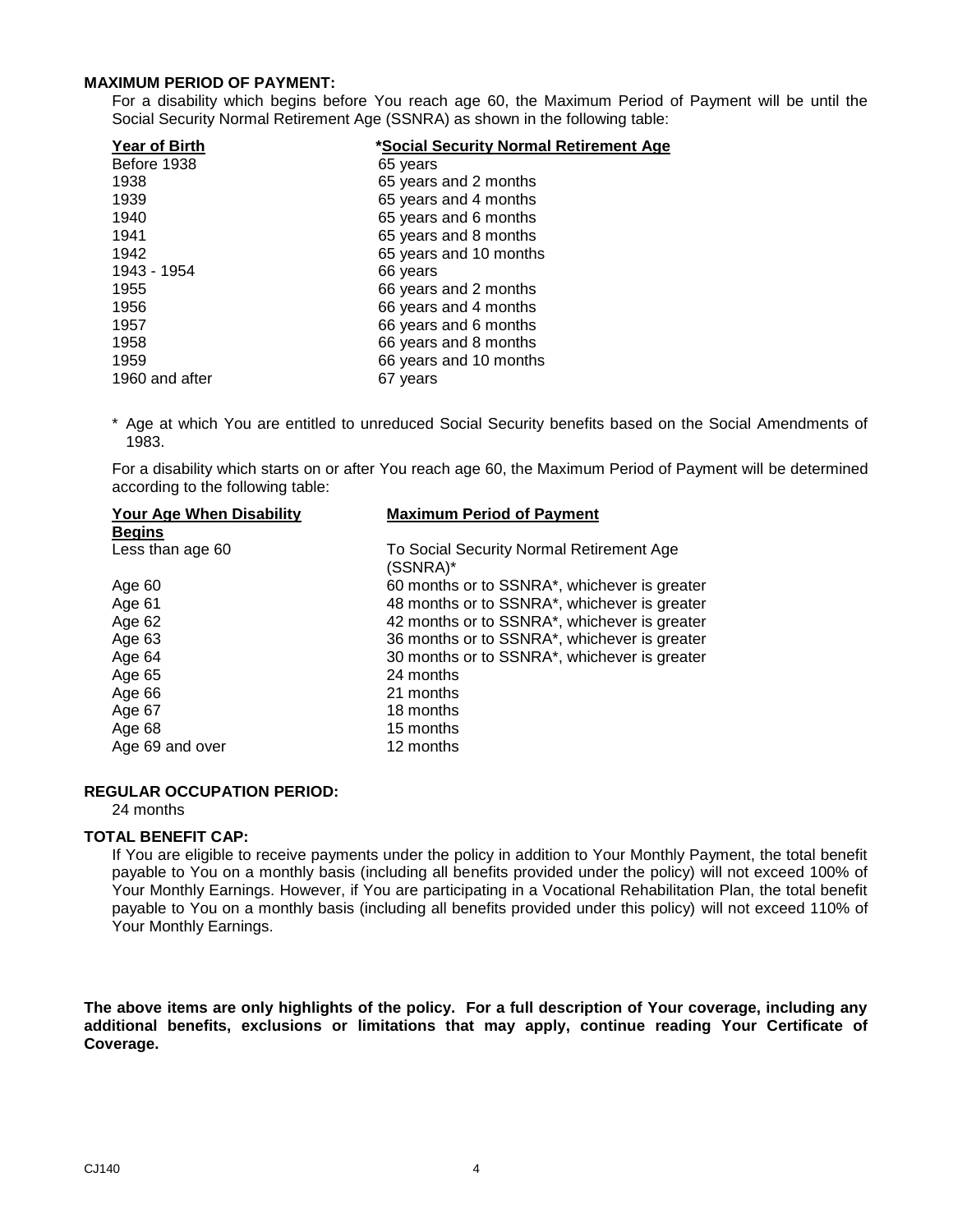# **DEFINITIONS**

<span id="page-6-0"></span>**ACCIDENT OR ACCIDENTAL** means a sudden, unexpected event that was not reasonably foreseeable.

**ACTIVE EMPLOYMENT** means You are working for Your Employer for earnings that are paid regularly and that You are performing the Material and Substantial Duties of Your Regular Occupation. You must be working at least the minimum number of hours as described under the MINIMUM HOURS REQUIREMENT in the SCHEDULE OF BENEFITS.

To be in Active Employment, Your work site must be:

- 1) Your Employer's usual place of business; or
- 2) an alternative work site at the direction of Your Employer, including Your home; or
- 3) a location to which Your job requires You to travel.

Normal vacation is considered Active Employment.

Temporary, part-time, and seasonal workers are excluded from coverage.

#### **APPROPRIATE CARE** means that You:

- 1) regularly visit a Doctor as frequently as medically required according to standard medical practice to effectively treat and manage Your disabling condition(s);
- 2) receive care or treatment appropriate for the disabling condition(s), conforming with standard medical practice, by a Doctor whose specialty or experience is most appropriate for the disabling condition(s) according to standard medical practice; and
- 3) have the obligation to minimize Your disabling condition including having corrective treatment or minor surgery.

**CONTEST** means that, if We determine You made a material misrepresentation in Your application for coverage under the policy, We assert in writing that such coverage was therefore never effective. The contest is effective on the date We mail the letter along with a refund of premium.

**DEDUCTIBLE SOURCES OF INCOME** means income from other sources as listed in the certificate which You receive or are eligible to receive while You are disabled. This income will be subtracted from Your Gross Monthly Payment.

**DISABILITY EARNINGS** means the earnings which You receive while You are disabled and working, plus the earnings You could receive if You were working to Your Maximum Capacity.

#### **DOCTOR** means:

- 1) a person performing tasks that are within the limits of his or her medical license; and
- 2) a person who is licensed to practice medicine and prescribe and administer drugs or to perform surgery; or
- 3) a person with a doctoral degree in Psychology (Ph.D. or Psy.D.) whose primary practice is treating patients; or
- 4) a person who is a legally qualified medical practitioner according to the Laws and regulations of the governing jurisdiction.

We will not recognize You or Your family members, including but not limited to, spouse, domestic partner, children, parents, including in-laws, or siblings, including in-laws, a business or professional partner, or any person who has a financial affiliation or business interest with You as a Doctor for a claim that You send to Us.

**ELIGIBLE SURVIVOR** means Your spouse, if living; otherwise, Your children under age 25.

**EMPLOYEE** means a person who is a citizen or legal resident of the United States in Active Employment with the Employer in the United States.

**EMPLOYER** means the entity that has been approved by Us for coverage under the policy issued to the Policyholder. Approval by Us of an Employer's plan of coverage under the policy is as recorded and maintained in Our underwriting files(s) for the policy.

**ENROLL** means You have completed the process of applying for coverage under the policy.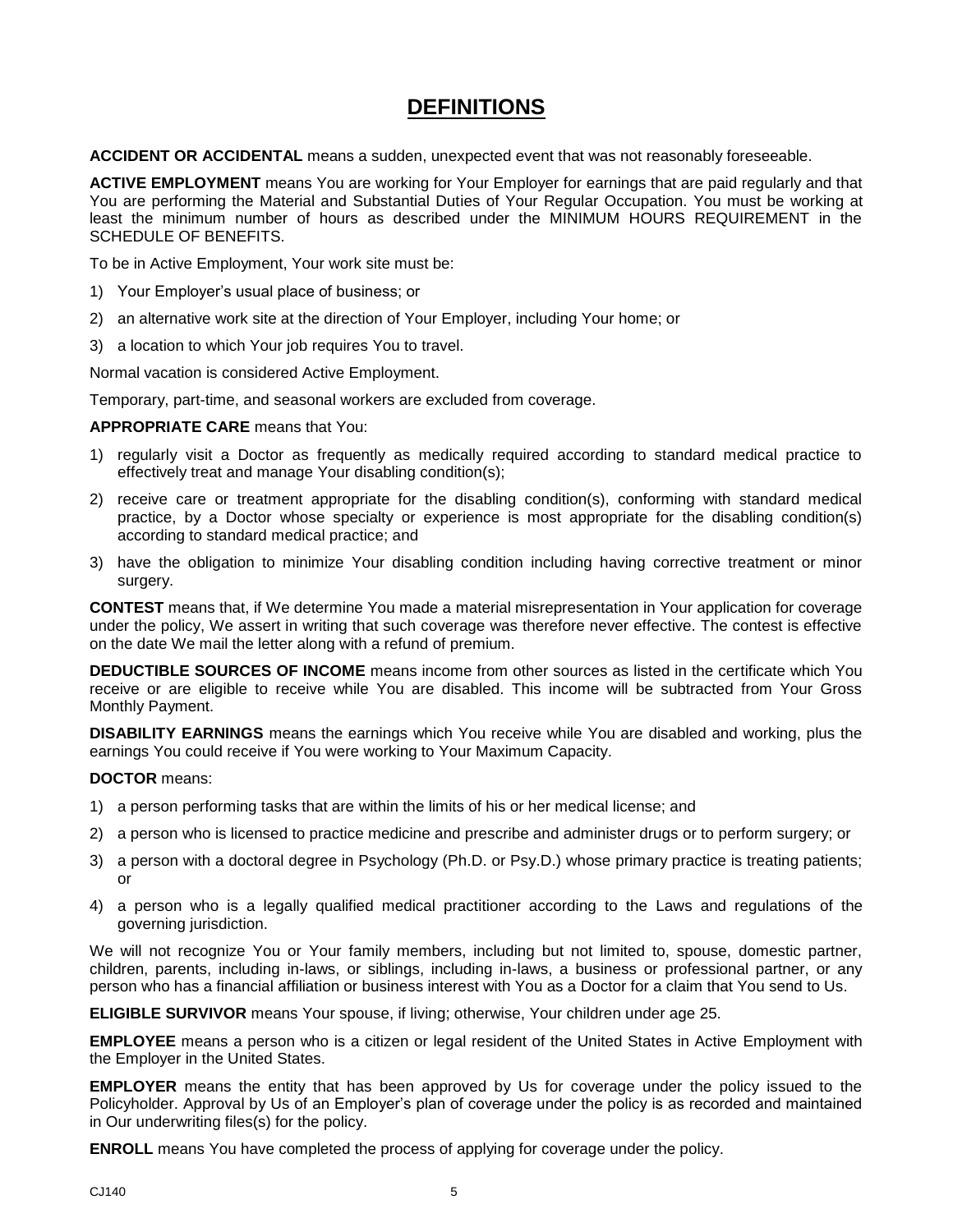**ENROLLMENT FORM** means the application You complete and submit to Us to apply for coverage under the policy.

**EVIDENCE OF INSURABILITY** means a statement of Your medical history that We will use to determine if You are approved for coverage. Evidence of Insurability will be provided at Your own expense.

**EVIDENCE OF INSURABILITY FORM** means the portion of the Enrollment Form that You complete and submit to Us that contains a statement of Your medical history.

**FAMILY MEMBER** means an individual who can be claimed as a dependent by You for federal income tax purposes.

**GAINFUL OCCUPATION** means an occupation that is or can be expected to provide You with an income within 12 months of Your return to work, that exceeds:

- 1) 80% of Your Indexed Monthly Earnings if You are working;
- 2) 60% of Your Indexed Monthly Earnings if You are not working.

**GRACE PERIOD** means the 31-day period following the premium due date during which premium payment may be made.

**GROSS MONTHLY PAYMENT** means Your benefit before any reduction for Deductible Sources of Income and Disability Earnings.

**HOSPITAL, HEALTH FACILITY OR INSTITUTION** means an accredited facility licensed to provide care and treatment for the condition causing Your disability.

**INDEXED MONTHLY EARNINGS** means Your Monthly Earnings adjusted on each anniversary of benefit payment by the lesser of 10% or the current annual percentage increase in the Consumer Price Index. Your Indexed Monthly Earnings may increase or remain the same, but will never decrease.

The Consumer Price Index CPI-U is published by the U.S. Department of Labor. We reserve the right to use some other similar measurement if the Department of Labor changes or stops publishing the CPI-U. Indexing is only used as a factor in the determination of the percentage of lost earnings while You are disabled and working and in the determination of Gainful Occupation.

**INJURY** means a bodily Injury that is the direct result of an Accident and not related to any other cause. The Injury must occur, and disability resulting from the Injury must begin while You are covered under the policy. Injury that occurs before You are covered under the policy will be treated as a Sickness.

**INSURED** means any person covered under the policy.

**INSURED PERSON** means a person who is eligible for the coverage under this certificate, becomes covered according to the terms of the policy, and whose coverage remains in effect according to the terms of the policy.

**LAW, PLAN, or ACT** means the original enactments of the law, plan, or act and all amendments.

**MATERIAL AND SUBSTANTIAL DUTIES** means duties that:

- 1) are normally required for the performance of Your Regular Occupation; and
- 2) cannot be reasonably omitted or modified, except that if You are required to work on average in excess of 40 hours per week, We will consider You able to perform that requirement if You have the capacity to work 40 hours per week.

**MAXIMUM BENEFIT** means the total monthly benefit amount for which You are insured under the policy subject to all policy provisions.

**MAXIMUM CAPACITY** means, based on Your restrictions and limitations:

- 1) during the Regular Occupation Period, the greatest extent of work You are able to do in Your Regular Occupation; and
- 2) beyond the Regular Occupation Period, the greatest extent of work You are able to do in any occupation for which You are reasonably fitted by education, training or experience.

**MAXIMUM PERIOD OF PAYMENT** means the longest period of time We will make payments to You for any one period of disability.

**MENTAL ILLNESS** means a psychiatric or psychological condition classified in the Diagnostic and Statistical Manual of Mental Health Disorders (DSM), published by the American Psychiatric Association, most current as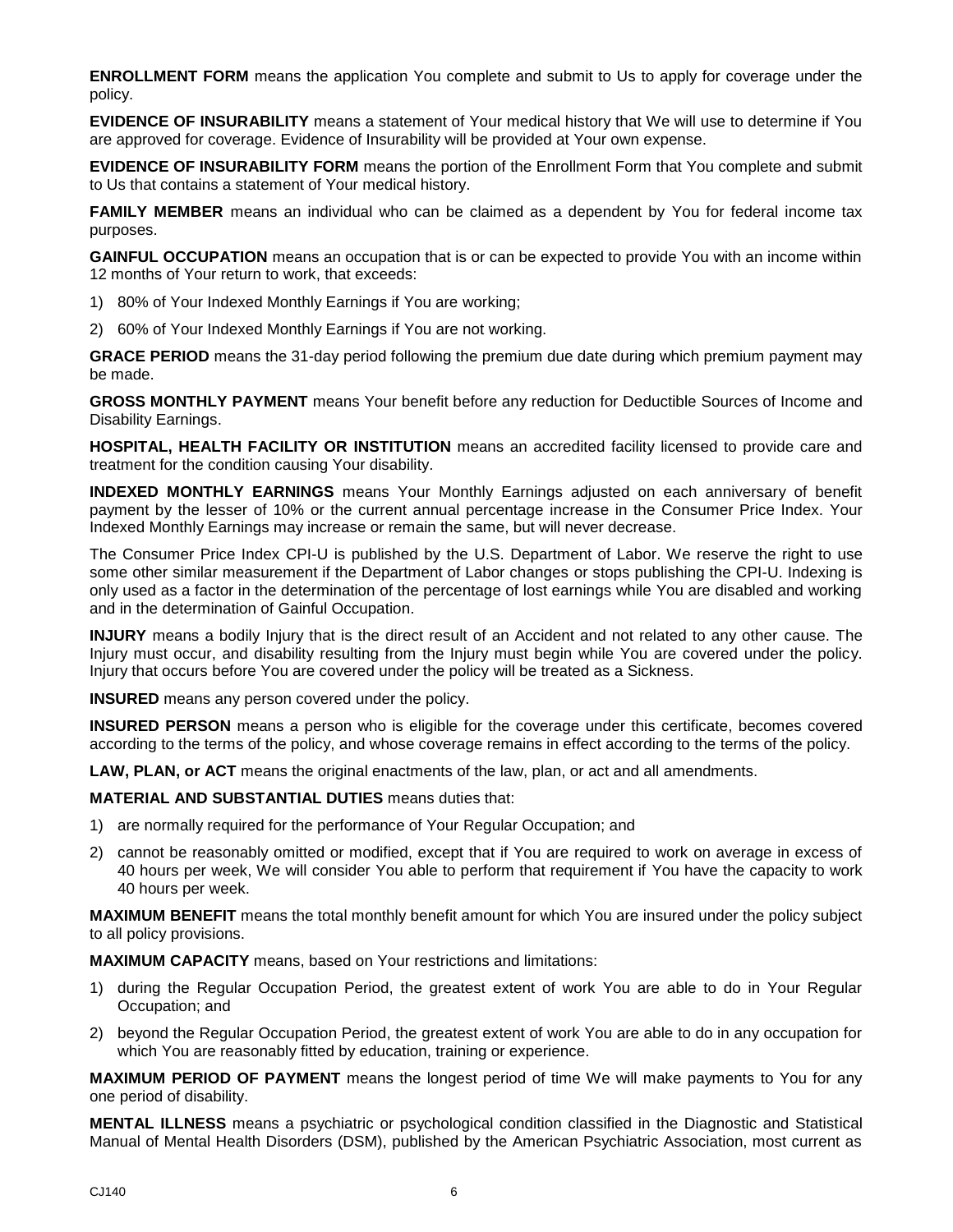of the start of a disability. Such disorders include, but are not limited to, psychotic, emotional or behavioral disorders, or disorders related to stress or to substance abuse or dependency. If the DSM is discontinued or replaced, these disorders will be those classified in the diagnostic manual then used by the American Psychiatric Association as of the start of a disability.

**MONTHLY EARNINGS** means Your gross monthly income from Your Employer as stated in the SCHEDULE OF BENEFITS.

**MONTHLY PAYMENT** means Your benefit after any Deductible Sources of Income and Disability Earnings have been subtracted from Your Gross Monthly Payment.

**OCCUPATIONAL SICKNESS OR INJURY** means a Sickness or Injury that was caused by or aggravated by any employment for pay or profit.

**PART-TIME BASIS** means the ability to work and earn from 20% through 80% of Your Indexed Monthly Earnings. Ability is based on capacity and not market availability.

**PAYABLE CLAIM** means a claim for which We are liable under the terms of the policy.

**POLICYHOLDER** means the Employer to whom the policy is issued and who sponsored the coverage for its Employees.

**PRE-EXISTING CONDITION** means any condition for which You have done any of the following at any time during the 3 months just prior to Your effective date of coverage, whether or not that condition is diagnosed at all or is misdiagnosed:

- 1) received medical treatment or consultation;
- 2) taken or were prescribed drugs or medicine; or
- 3) received care or services, including diagnostic measures.

**RECURRENT DISABILITY** means a disability which is:

- 1) caused by a worsening in Your condition; and
- 2) due to the same cause(s) as Your prior disability for which We made a Monthly Payment.

**REGULAR OCCUPATION** means the occupation You are routinely performing when Your disability begins. We will look at Your occupation as it is normally performed in the national economy, instead of how the work tasks are performed for a specific employer or at a specific location.

**REGULAR OCCUPATION PERIOD** is the period of time shown in the SCHEDULE OF BENEFITS that begins after the elimination period.

**RETIREMENT PLAN** means a defined contribution plan or defined benefit plan. These are plans which provide retirement benefits to Employees and are not funded entirely by Employee contributions. Retirement plan includes but is not limited to any plan which is part of any federal, state, county, municipal or association retirement system.

**SALARY CONTINUATION or ACCUMULATED SICK LEAVE** means continued payments to You by Your Employer of all or part of Your Monthly Earnings, after You become disabled as defined by the policy. This continued payment must be part of an established plan maintained by Your Employer, and includes Salary Continuation, Accumulated Sick Leave or any similar Employer sponsored paid time off plan.

**SICKNESS** means illness, disease or physical condition. Disability resulting from the Sickness must begin while You are covered under the policy.

#### **SPECIAL CONDITIONS** means:

- 1) musculoskeletal and connective tissue disorders of the neck, back and shoulders including any disease or disorder of the cervical, thoracic and lumbosacral back and its surrounding soft tissue including herniated or ruptured discs not requiring surgery, as well as sprains and strains of joints and adjacent muscles, except:
	- a. scoliosis;
	- b. spinal fractures;
	- c. osteopathies;
	- d. traumatic spinal cord necrosis;
	- e. radiculopathies, documented by electromyogram;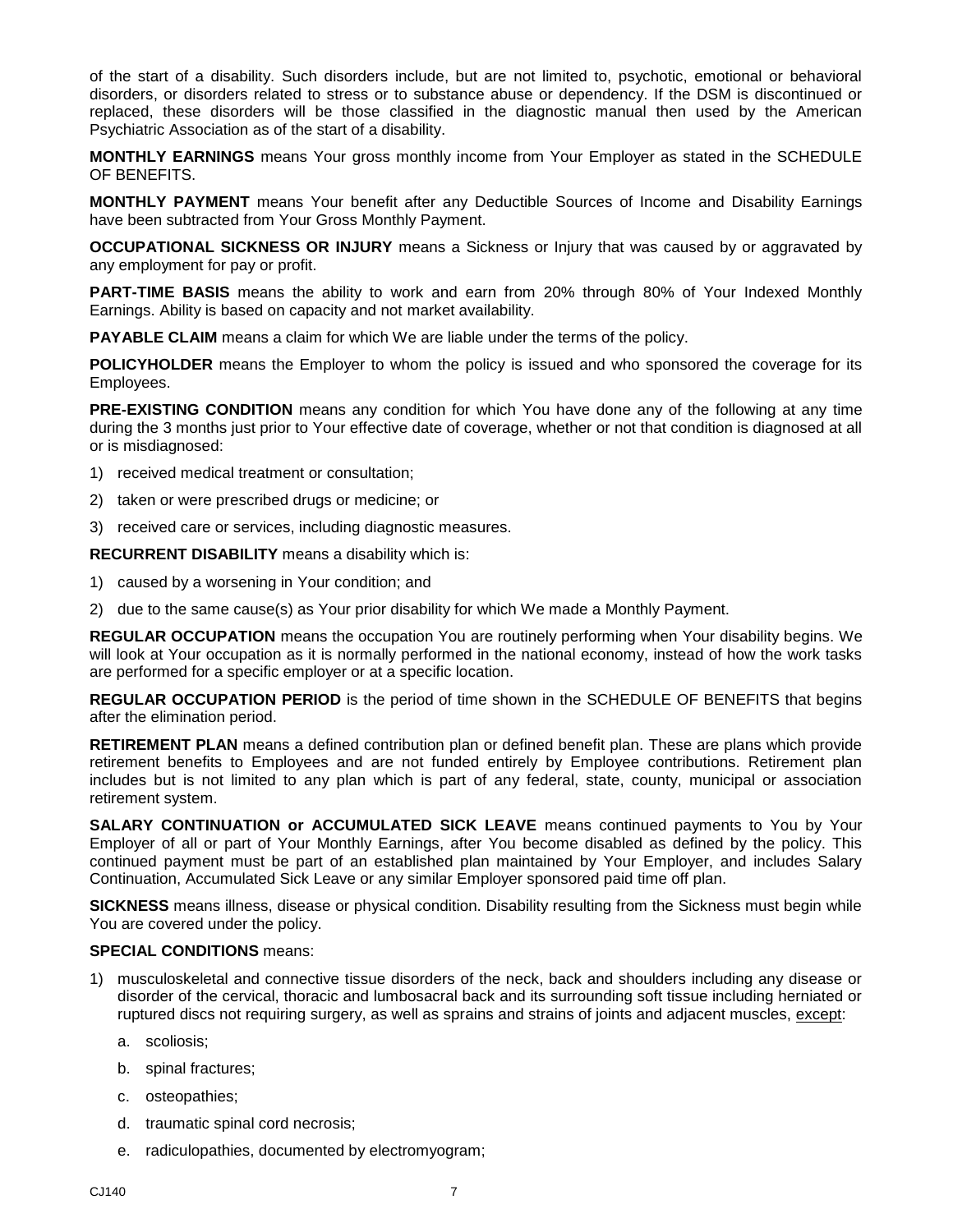- f. spondylolisthesis, grade II or higher;
- g. myelopathies and myelitis;
- h. demyelinating diseases; or
- i. spinal tumors, malignancy, or vascular malformations.
- 2) chronic fatigue syndrome;
- 3) environmental allergic illness including but not limited to-sick building syndrome and multiple chemical sensitivity;
- 4) carpal tunnel syndrome not requiring surgery;
- 5) fibromyalgia; or
- 6) myofascial pain syndrome.

If You are disabled due to carpal tunnel syndrome or one or more herniated or ruptured disc(s) and the carpal tunnel syndrome or herniated or ruptured disc(s) require that a surgical procedure be performed by a Doctor, then the Maximum Period of Payment will be up to 24 months immediately following the most recent surgical procedure.

**TEMPORARY LAYOFF or LEAVE OF ABSENCE** means You are absent from Active Employment for a period of time that has been agreed to in advance in writing by Your Employer.

Your normal vacation time or any period of disability is not considered a Temporary Layoff or Leave of Absence.

**VOCATIONAL REHABILITATION PLAN** means a written plan that a vocational rehabilitation professional, designated by Us, prepares in accordance with the Vocational Rehabilitation Services provision of the policy.

**WAITING PERIOD** means the continuous period of time (shown in the SCHEDULE OF BENEFITS) that You must be in Active Employment in an eligible class before You are eligible for coverage under the policy.

**WE**, **US**, and **OUR** means Kansas City Life Insurance Company.

**YOU** and **YOUR** means a person who is eligible for coverage under the policy.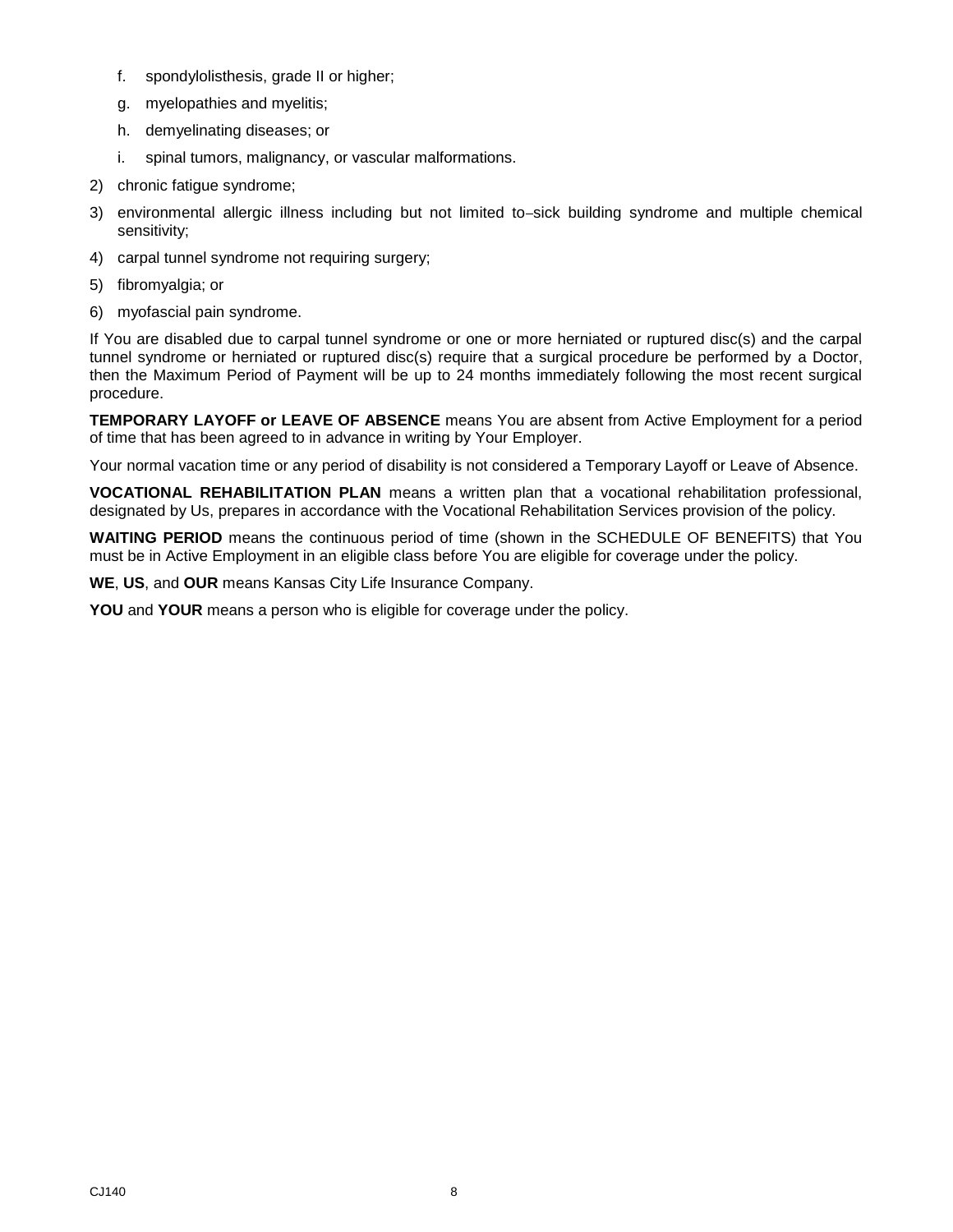# **GENERAL PROVISIONS**

#### <span id="page-10-0"></span>**CERTIFICATE OF COVERAGE**

This Certificate of Coverage is a written statement prepared by Us and may include attachments. It tells You:

- 1) the coverage to which You may be entitled;
- 2) to whom We will make a payment; and
- 3) the limitations, exclusions and requirements that apply within the policy.

#### **ELIGIBILITY DATE**

If You are working for Your Employer in an eligible class, the date You are eligible for coverage is the later of:

- 1) the policy effective date; or
- 2) the day after You complete Your Waiting Period.

#### **WHEN COVERAGE BEGINS**

When Your Employer pays 100% of the cost of Your coverage under the policy, You will be covered at 12:01 a.m. Standard Time at Your Employer's address on the date You are eligible for coverage.

When You and Your Employer share the cost of Your coverage under the policy or when You pay 100% of the cost yourself, You will be covered at 12:01 a.m. Standard Time at the Policyholder's address on the latest of:

- 1) the date You are eligible for coverage, if You Enroll for insurance on or before that date;
- 2) the first day of the month following the date You Enroll for insurance, if You Enroll within 31 days after the date You become eligible for coverage; or
- 3) the first day of the month following the date We approve Your Enrollment Form, if Evidence of Insurability is required.

In order for Your coverage to begin, You must be in Active Employment. Your coverage is subject to payment of premium.

#### **CHANGES TO YOUR COVERAGE**

Once Your coverage begins, any increased or additional coverage will take effect immediately if You are in Active Employment or if You are on a covered Temporary Layoff or Leave of Absence. If You are not in Active Employment due to Injury or Sickness, any increased or additional coverage will begin on the date You return to Active Employment.

Any decrease in coverage will take effect immediately but will not affect a Payable Claim that occurs prior to the decrease.

#### **WHEN EVIDENCE OF INSURABILITY IS REQUIRED**

Evidence of Insurability is required if:

- 1) You are a late applicant, which means You apply for coverage more than 31 days after the date You are eligible for coverage;
- 2) You voluntarily canceled Your coverage and are reapplying;
- 3) You apply for a monthly benefit amount greater than the MAXIMUM BENEFIT AMOUNT WITHOUT EVIDENCE OF INSURABILITY as shown in the SCHEDULE OF BENEFITS, when You first become eligible for coverage under the policy; or
- 4) You apply to increase Your monthly benefit by any amount during the policy year.

An Evidence of Insurability Form can be obtained from Your Employer.

#### **IF YOU ARE ON A LEAVE OF ABSENCE AFTER YOUR COVERAGE BEGINS**

If You are on a Leave of Absence, and if premium is paid, Your coverage may be continued beyond the date You are no longer in Active Employment, limited to the time periods described below.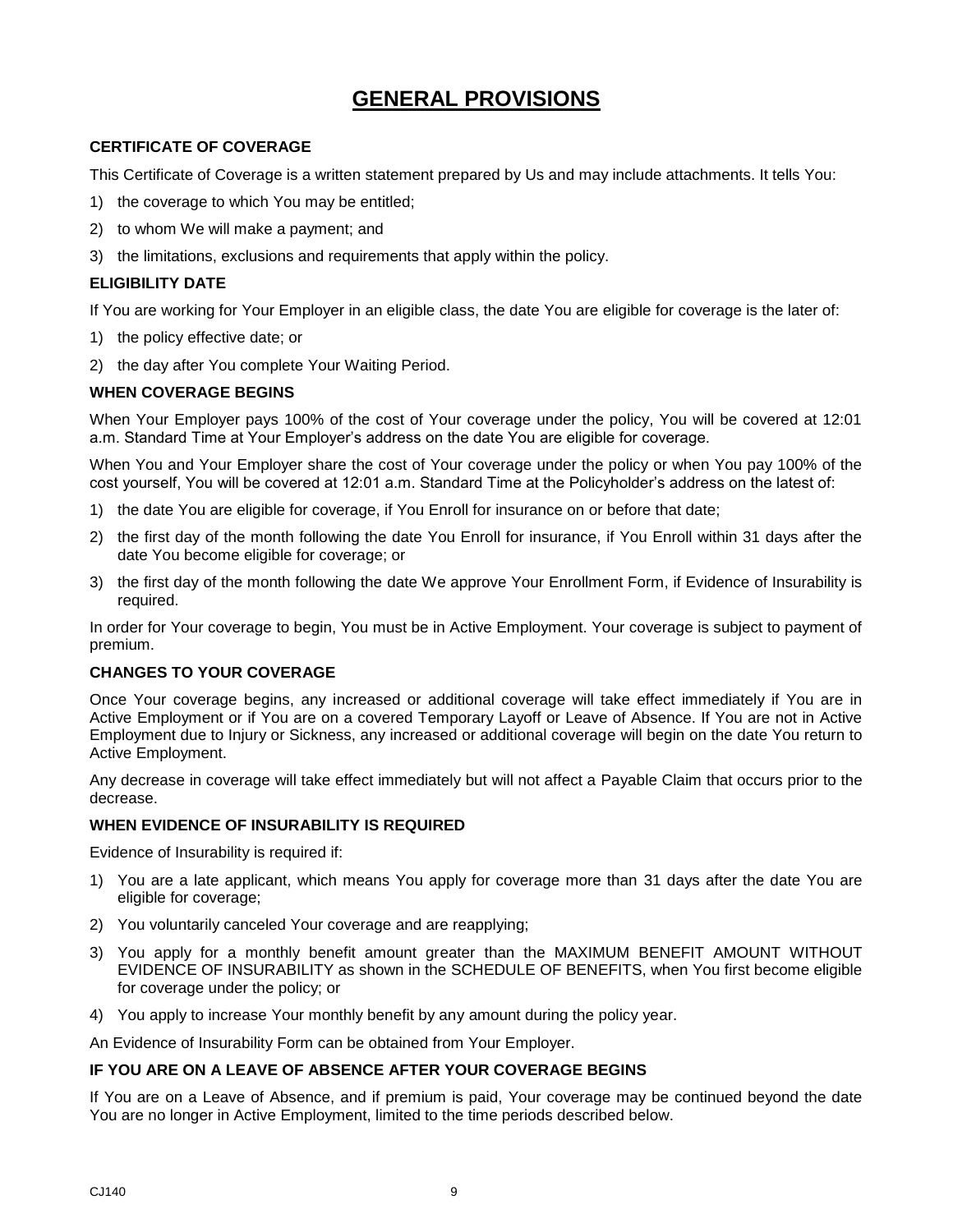If You are on a Leave of Absence as described under the Family and Medical Leave Act of 1993 ("FMLA") or applicable state family and medical leave Law ("State FML"), and Your Employer's Human Resource Policy provides for continuation of disability coverage during a FMLA or State FML Leave of Absence, Your coverage will be continued until the end of the later of:

- 1) the leave period permitted by the federal Family and Medical Leave Act of 1993 and any amendments; or
- 2) the leave period permitted by applicable state Law.

If You are on a Leave of Absence other than a FMLA or State FML Leave of Absence, and if premium is paid, Your coverage will be continued through the end of the month that immediately follows the month in which Your Leave of Absence begins.

If You are on a Leave of Absence for active military service as described under the Uniformed Services Employment and Reemployment Rights Act of 1994 (USERRA) and applicable state Law, Your coverage may be continued until the end of the later of:

- 1) the length of time the coverage may be continued under the Certificate of Coverage for a FMLA or State FML Leave of Absence; or
- 2) the length of time the coverage may be continued under the Certificate of Coverage for a Leave of Absence other than a FMLA or State FML Leave of Absence.

If Your Employer has approved more than one type of Leave of Absence for You during any one period that You are not in Active Employment, We will consider such leaves to be concurrent for the purpose of determining how long Your coverage may continue under the policy.

If Your coverage is not continued during a FMLA or State FML Leave of Absence, and You return to Active Employment immediately following the end of Your FMLA or State FML Leave of Absence, Your coverage will be reinstated. We will not apply a new Waiting Period, require Evidence of Insurability, or apply a new Pre-Existing Condition limitation.

If Your coverage is not continued during a Leave of Absence for active military service, and You return to Active Employment, Your coverage may be reinstated in accordance with USERRA and applicable state Law.

In no event will Your coverage under the policy be continued beyond the date Your coverage would otherwise end according to the terms of the WHEN YOUR COVERAGE ENDS provision.

#### **IF YOU ARE NOT IN ACTIVE EMPLOYMENT DUE TO A TEMPORARY LAYOFF**

If You are not in Active Employment due to a Temporary Layoff, and if premium is paid, You will be covered through the end of the month that immediately follows the month in which Your Temporary Layoff begins.

#### **WHEN YOUR COVERAGE ENDS**

Your coverage under the policy ends on the earliest of:

- 1) the date the policy is canceled;
- 2) the date You are no longer in an eligible class;
- 3) the date Your eligible class is no longer covered;
- 4) the end of the Grace Period after a premium due date if premium is not paid; or
- 5) the last day You are in Active Employment except as provided under a covered Leave of Absence or Temporary Layoff.

We will provide coverage for a Payable Claim that occurs while You are covered under the policy.

#### **TIME LIMITS FOR LEGAL PROCEEDINGS**

You can start legal action regarding Your claim 60 days after proof of claim has been given to Us, and up to three years from the time proof of claim is required, unless otherwise provided under federal Law.

#### **STATEMENTS MADE IN AN APPLICATION FOR COVERAGE**

We consider any statements the Policyholder, Your Employer, and You make in an application representations and not warranties. No statements made by You will be used to reduce or deny any claim or to cancel Your coverage unless:

1) the statement is in writing and is signed by You; and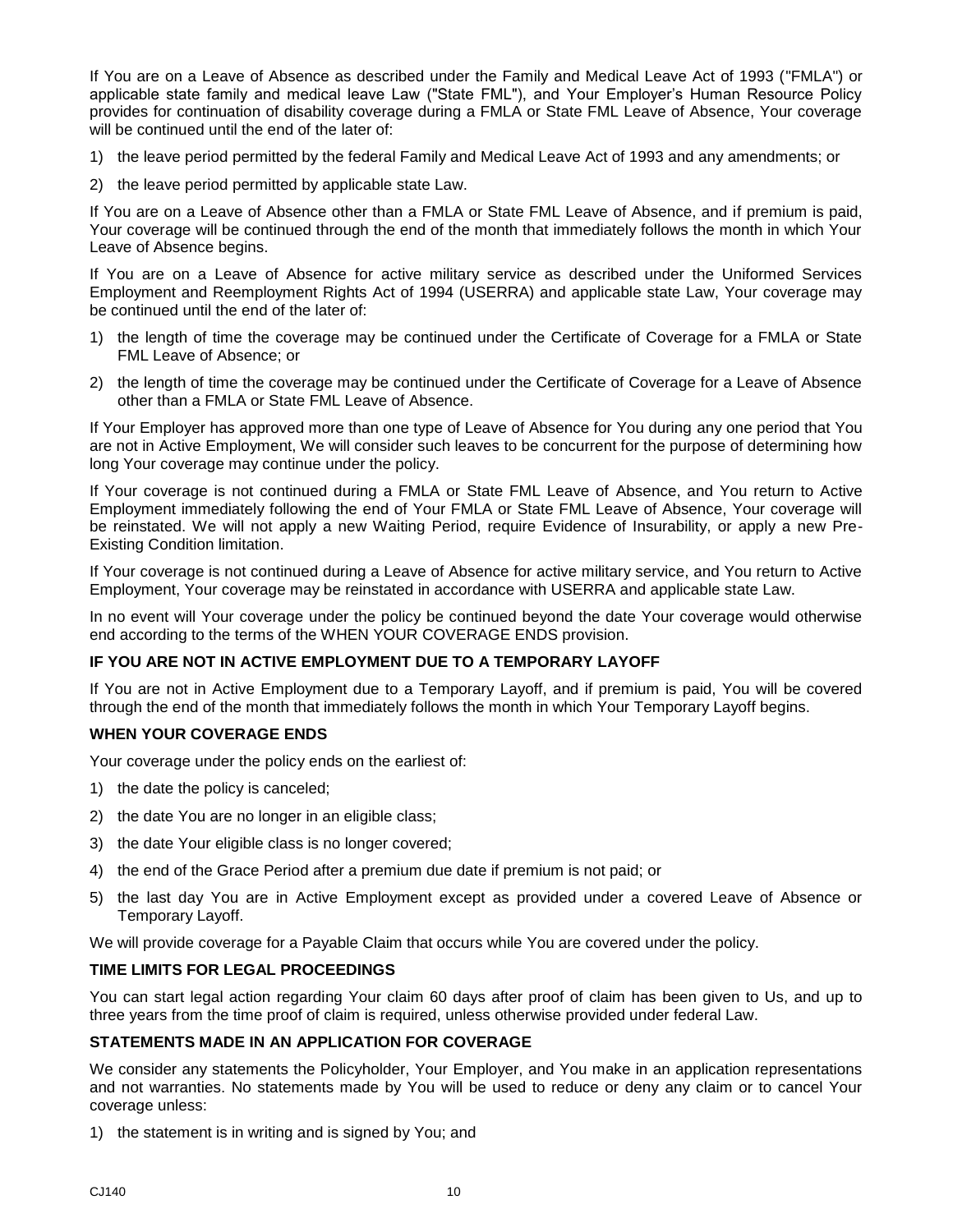2) a copy of that statement is given to You or Your beneficiary.

#### **TIME LIMIT ON CERTAIN DEFENSES**

Except in the case of fraud, no statement made by You relating to Your insurability will be used to Contest the insurance for which the statement was made after the coverage has been in force for two years.

Beyond the periods stated in the PRE-EXISTING CONDITION LIMITATION provision, no claim for disability with respect to which the claim is made, shall be reduced or denied on the ground that a disease or physical condition, not excluded from coverage by name or specific description effective on the date of disability, had existed prior to the effective date of the coverage.

#### **CLERICAL ERROR**

Clerical error or omission by Us or Your Employer will not:

- 1) prevent You from receiving coverage, if You are entitled to coverage under the terms of the policy; or
- 2) cause coverage to begin or continue for You when the coverage would not otherwise be effective.

If the Policyholder or Your Employer gives Us information about You that is incorrect, We will:

- 1) use the facts to decide whether You have coverage under the policy and in what amounts; and
- 2) make a fair adjustment of the premium.

#### **MISSTATEMENT OF AGE**

If premiums applicable to You are based on age and You have misstated Your age, there will be a fair adjustment of premiums based on Your true age. If the benefits applicable to You are based on age and You have misstated Your age, there will be an adjustment of said benefits based on Your true age. We may require satisfactory proof of Your age before paying any claim.

#### **WORKERS' COMPENSATION OR STATE DISABILITY INSURANCE**

The policy does not replace or affect the requirements for coverage by any workers' compensation or state disability insurance.

#### **AGENCY**

For purposes of the policy, the Policyholder and Your Employer acts on its own behalf or as Your agent. Under no circumstances will the Policyholder or Your Employer be deemed Our agent.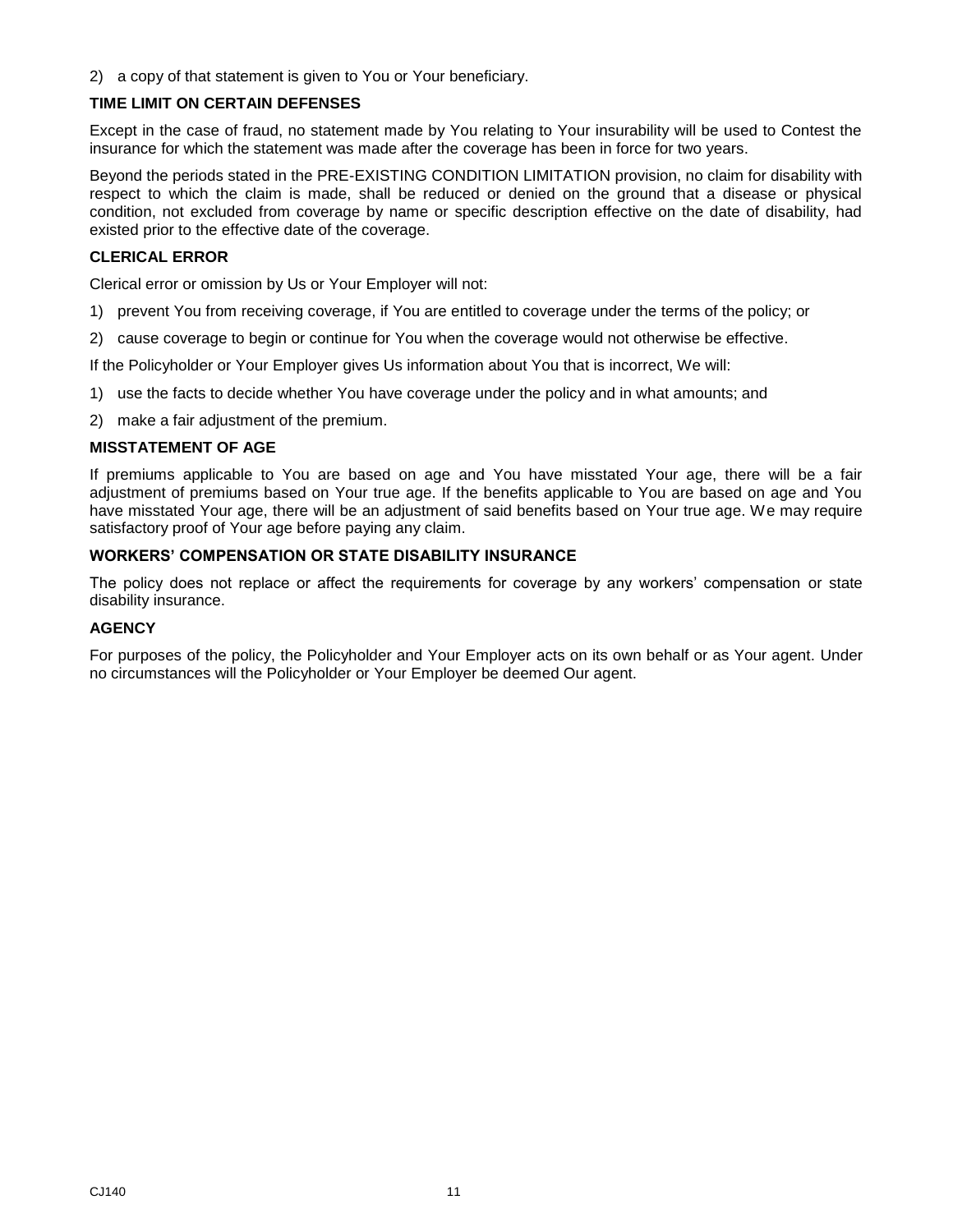# **LONG TERM DISABILITY BENEFIT INFORMATION**

#### <span id="page-13-0"></span>**DEFINITION OF DISABILITY**

You are considered disabled when We review Your claim and determine that, due to Your Sickness or Injury:

- 1) You are unable to perform all the Material and Substantial Duties of Your Regular Occupation; and
- 2) You have a 20% or more loss in Your Indexed Monthly Earnings.

After the Regular Occupation Period, You are considered disabled when We review Your claim and determine that, due to Your Sickness or Injury, You are unable to perform the duties of any Gainful Occupation for which You are reasonably qualified based on Your training, education and experience.

The loss of a professional or an occupational license or certification does not, in itself, constitute disability.

You must be under the Appropriate Care of a Doctor in order to be considered disabled.

We may require You to be examined by one or more Doctors, other medical practitioners, or vocational experts of Our choice. We will pay for this examination. We can require an examination as often as it is reasonable to do so. We may also require You to be interviewed by Our authorized representative. Your failure to comply with this request may result in denial or termination of benefits.

#### **ACCUMULATION OF ELIMINATION PERIOD**

You must be continuously disabled through Your elimination period. Your elimination period is as stated in the SCHEDULE OF BENEFITS and is the period of continuous disability You must satisfy before You are eligible to receive benefits under the policy.

If You return to work while satisfying Your elimination period, You may satisfy Your elimination period within the accumulation period. The accumulation period is as stated in the SCHEDULE OF BENEFITS.

The days that You are not disabled will not count toward Your elimination period.

If You do not satisfy the elimination period within the accumulation period, a new period of disability will begin.

The elimination period and the accumulation period begin on the first day of Your disability.

Benefits for a Payable Claim begin the day after the elimination period is completed.

#### **SATISFYING YOUR ELIMINATION PERIOD IF YOU ARE WORKING**

If You are working while You are disabled, the days You are disabled will count toward Your elimination period.

#### **WHEN YOU RECEIVE PAYMENTS**

You will begin to receive payments when We approve Your claim, providing the elimination period has been met and You are disabled. We will send You a Monthly Payment at the end of each month for any period for which We are liable.

After the elimination period, if You are disabled for less than 1 month, We will send You 1/30th of Your Monthly Payment for each day of Your disability.

#### **AMOUNT OF PAYMENT**

#### **A. IF YOU ARE DISABLED AND NOT WORKING, OR DISABLED AND WORKING AND YOUR DISABILITY EARNINGS ARE LESS THAN 20% OF YOUR INDEXED MONTHLY EARNINGS**

We will follow this process to figure Your payment:

Your Monthly Payment will be the monthly benefit amount You elected and for which premium is being paid, not to exceed 60% of Your Monthly Earnings or the Maximum Benefit, minus Deductible Sources of Income.

#### **B. IF YOU ARE DISABLED AND WORKING, AND YOUR DISABILITY EARNINGS ARE AT LEAST 20% BUT LESS THAN OR EQUAL TO 80% OF YOUR INDEXED MONTHLY EARNINGS**

During the first 12 months of payments, the sum of Your Gross Monthly Payment plus Disability Earnings may be less than or equal to, but not more than, 100% of Your Indexed Monthly Earnings. If the sum exceeds 100% of Your Indexed Monthly Earnings, We will reduce Your payment under the policy by the excess amount.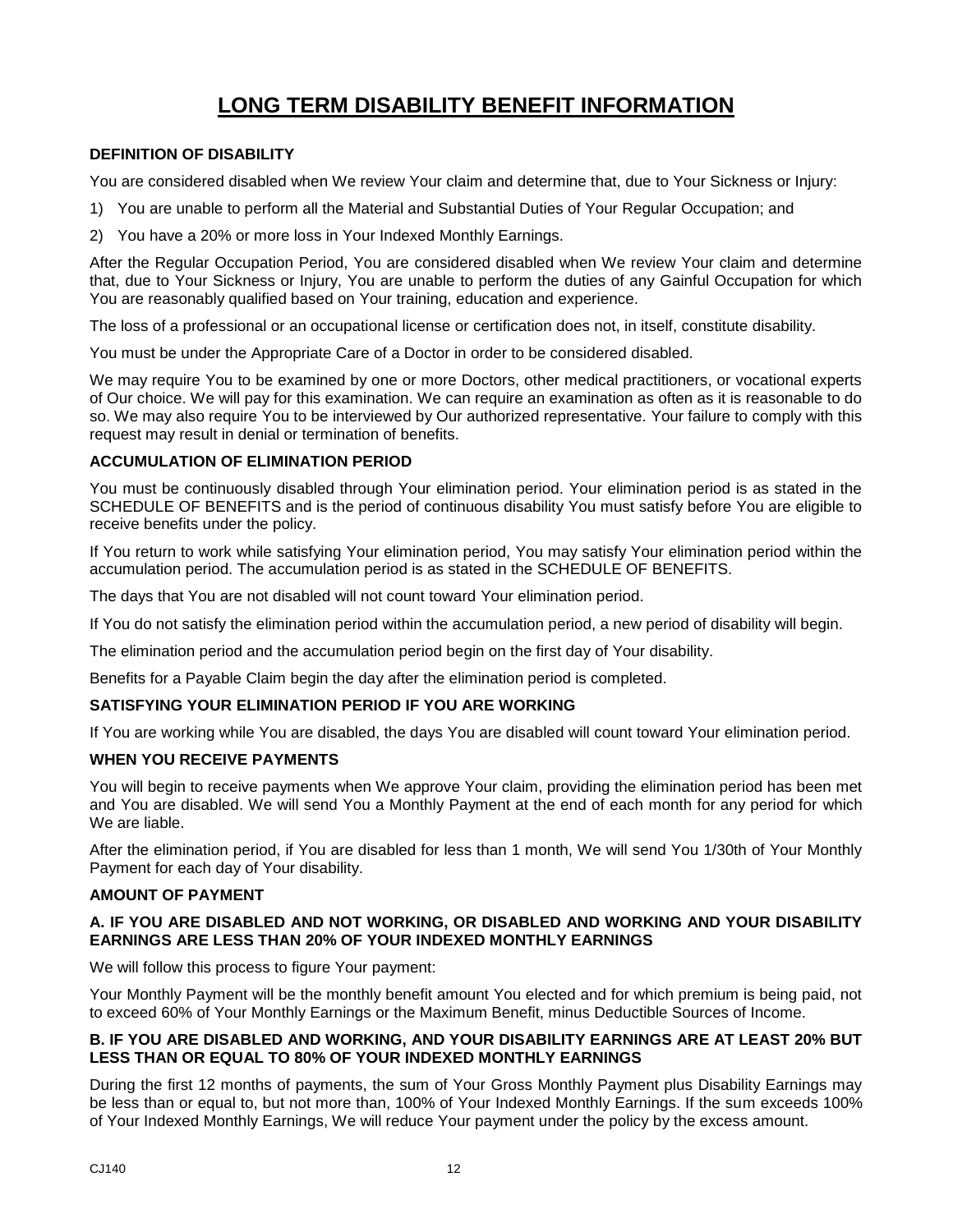To determine whether the sum of Your Gross Monthly Payment plus Disability Earnings is less than or equal to or exceeds 100% of Your Indexed Monthly Earnings, We will follow this process:

- 1) Multiply Your Monthly Earnings by 60%.
- 2) The Maximum Benefit is \$7500 per month.
- 3) Compare the answer from Item 1 with the Maximum Benefit. The lesser of these two amounts is Your Gross Monthly Payment.
- 4) Add Your Disability Earnings to Your Gross Monthly Payment.

If the answer in Item 4 above is less than or equal to 100% of Your Indexed Monthly Earnings, Your Monthly Payment will be Your Gross Monthly Payment minus any Deductible Sources of Income.

If the answer in Item 4 above is greater than 100% of Your Indexed Monthly Earnings, We will follow this process to figure Your Monthly Payment:

- a. Add Your Disability Earnings to Your Gross Monthly Payment.
- b. From the answer in Item a, subtract Your Indexed Monthly Earnings. If the result is zero or less, record Your answer as zero.
- c. From Your Gross Monthly Payment, subtract the answer in Item b and any Deductible Sources of Income.

The amount figured in Item c is Your Monthly Payment.

After 12 months of Monthly Payments, You will receive payments based on the percentage of income You are losing due to Your Disability. We will follow this process to determine Your Monthly Payment:

- 1) Subtract Your Disability Earnings from Your Indexed Monthly Earnings.
- 2) Divide the answer in Item 1 by Your Indexed Monthly Earnings. The result is Your percentage of lost earnings.
- 3) From Your Gross Monthly Payment, subtract any Deductible Sources of Income.
- 4) Multiply the answer in Item 2 by the answer in Item 3.

The answer in Item 4 is Your Monthly Payment.

#### **C. IF YOU ARE DISABLED AND WORKING, AND YOUR DISABILITY EARNINGS ARE MORE THAN 80% OF YOUR INDEXED MONTHLY EARNINGS**

If You are working and Your Disability Earnings are more than 80% of Your Indexed Monthly Earnings, no benefit will be payable.

We may require You to send proof of Your monthly Disability Earnings each month. We will adjust Your payment based on Your monthly Disability Earnings.

As part of Your proof of Disability Earnings, We can require that You send Us appropriate financial records that We believe are necessary to substantiate Your income.

After the elimination period, if You are disabled for less than one month, We will send You 1/30<sup>th</sup> of Your Monthly Payment for each day of disability.

#### **IF YOUR DISABILITY EARNINGS FLUCTUATE**

If Your Disability Earnings routinely fluctuate widely from month to month, We may average Your Disability Earnings over the most recent three months to determine if Your claim should continue.

If We average Your Disability Earnings, We will not terminate Your claim unless the average of Your Disability Earnings from the last three months exceeds 80% of Your Indexed Monthly Earnings.

We will not pay You for any month during which Your Disability Earnings exceed the amount allowable under the policy. In no event will benefits be paid beyond the Maximum Period of Payment.

#### **WE WILL NEVER PAY MORE THAN 100% OF MONTHLY EARNINGS**

If You are eligible to receive benefits under the policy in addition to the Monthly Payment, the total benefit payable to You on a monthly basis (including all benefits provided under the policy) will not exceed 100% of Your Monthly Earnings. However, if You are participating in a Vocational Rehabilitation Plan, the total benefit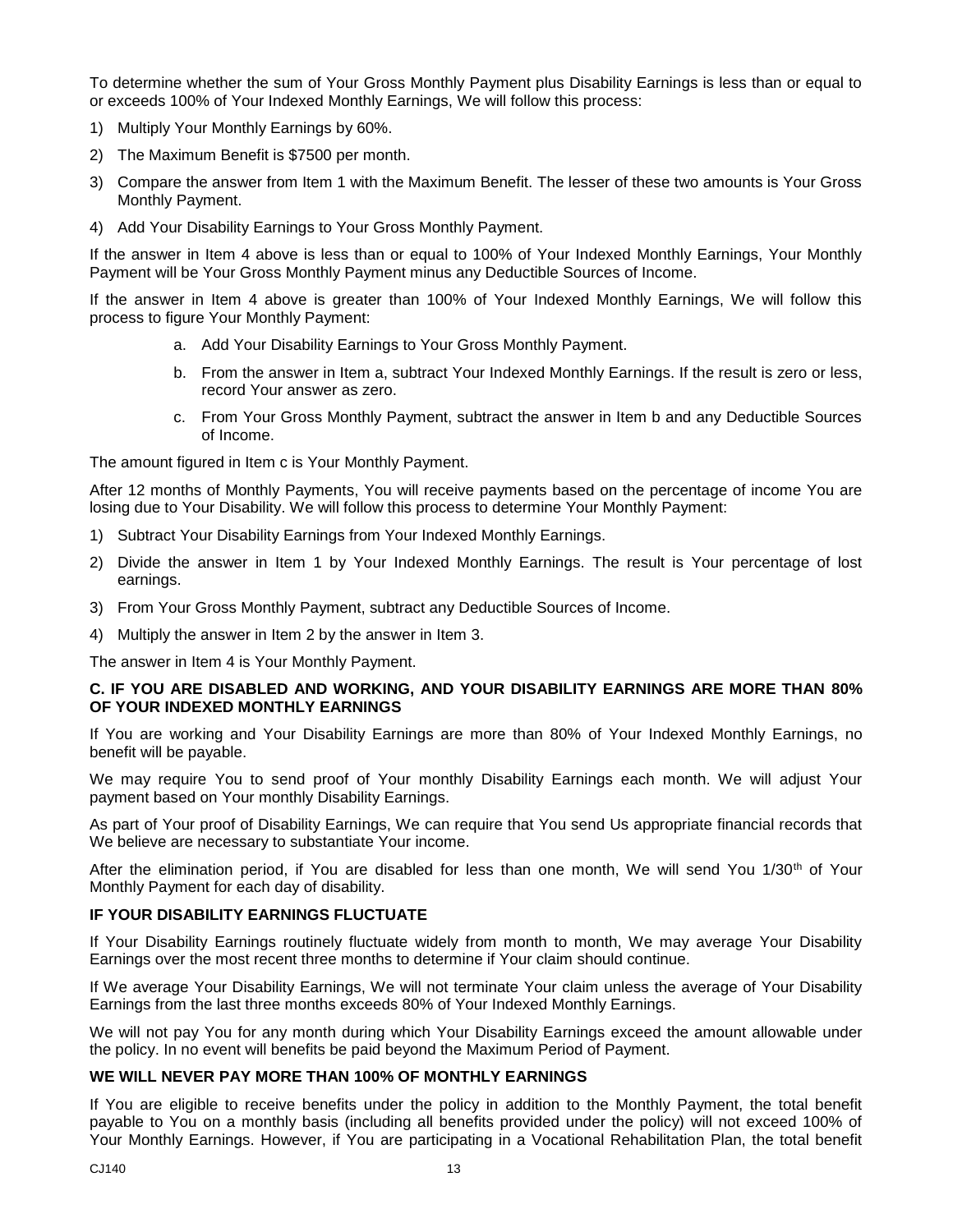payable to You on a monthly basis (including all benefits provided under this certificate) will not exceed 110% of Your Monthly Earnings.

#### **DEDUCTIBLE SOURCES OF INCOME**

The following are Deductible Sources of Income:

- 1) The amount that You receive, or are eligible to receive, as disability income payments under any:
	- a. state compulsory benefit Act or Law;
	- b. individual disability income plans which are paid for by the Policyholder and purchased on or after the effective date of this certificate;
	- c. automobile liability insurance policy or "no fault" motor vehicle plan, whichever is applicable;
	- d. military disability benefit plan;
	- e. governmental retirement system as a result of Your job with Your Employer; or
	- f. other group insurance policy.
- 2) The amount You receive as a result of any action brought under Title 46, United States Code Section 688 (The Jones Act).
- 3) The amount You receive from a third party (after subtracting attorney's fees) by judgment, settlement or otherwise.
- 4) The amount that You:
	- a. receive as disability payments under Your Employer's Retirement Plan;
	- b. voluntarily elect to receive as retirement payments under Your Employer's Retirement Plan; or
	- c. are eligible to receive as retirement payments when You reach the later of age 62 or normal retirement age, as defined in Your Employer's Retirement Plan.

Disability payments under a Retirement Plan will be those benefits which are paid due to disability and do not reduce the retirement benefit which would have been paid if the disability had not occurred.

Retirement payments will be those benefits which are paid based on Your Employer's contribution to the Retirement Plan. Disability benefits which reduce the retirement benefit under the plan will also be considered as a retirement benefit.

Regardless of how the retirement funds from the Retirement Plan are distributed, We will consider the Employer and Employee contributions to be distributed simultaneously throughout Your lifetime.

Amounts received do not include amounts rolled over or transferred to any eligible Retirement Plan. We will use the definition of eligible Retirement Plan as defined in Section 402 of the Internal Revenue Code including any future amendments which affect the definition.

- 5) The amount that You, Your spouse, and Your children receive, or are eligible to receive, as disability payments because of Your disability under:
	- a. the United States Social Security Act;
	- b. the Canada Pension Plan;
	- c. the Quebec Pension Plan; or
	- d. any similar Plan or Act.
- 6) The amount that You receive as retirement payments or the amount Your spouse and Your children receive as retirement payments because You are receiving retirement payments under:
	- a. the United States Social Security Act;
	- b. the Canada Pension Plan;
	- c. the Quebec Pension Plan; or
	- d. any similar Plan or Act.
- 7) The amount You earn or receive from any form of employment.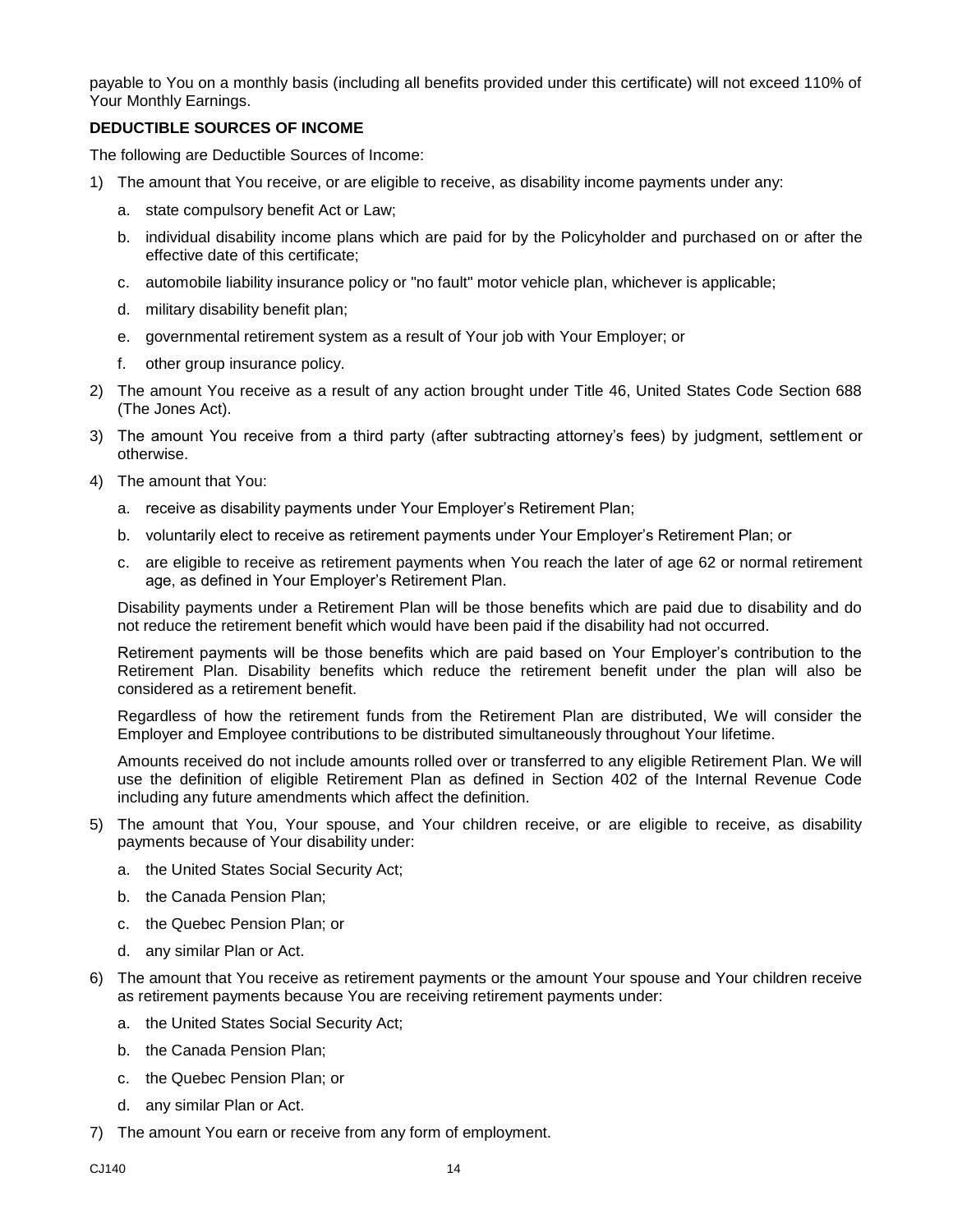- 8) The amount You receive from any unemployment compensation Law.
- 9) The amount that You receive, or are eligible to receive, under:
	- a. a workers' compensation Law;
	- b. an occupational disease Law; or
	- c. any other Act or Law with similar intent.

With the exception of retirement payments, We will only subtract Deductible Sources of Income which are payable as a result of the same disability.

We will not reduce Your payment by Your Social Security retirement income if Your disability begins after age 65 and You were already receiving Social Security retirement payments.

#### **IF YOU RECEIVE A COST OF LIVING INCREASE FROM DEDUCTIBLE SOURCES OF INCOME**

Other than for increases in any income You earn from any form of employment, once We have subtracted any Deductible Source of Income from Your Gross Monthly Payment, We will not further reduce Your payment due to a cost of living increase from that source.

#### **IF YOU QUALIFY FOR DEDUCTIBLE SOURCES OF INCOME**

When We determine that You may qualify for benefits for which You are eligible in the Deductible Sources of Income section, We will estimate Your entitlement to these benefits. We can reduce Your benefit under the policy by the estimated amounts if such benefits:

- 1) have not been awarded or denied; or
- 2) have been denied and the denial is being appealed.

Your Gross Monthly Payment will NOT be reduced by the estimated amount if You:

- 1) apply for the disability payments for which You are eligible in the Deductible Sources of Income section and appeal Your denial to all administrative levels We determine are necessary; and
- 2) sign Our form. This form states that You promise to pay Us any overpayment caused by an award and We shall be entitled to impose a constructive trust on any such award.

If Your Gross Monthly Payment has been reduced by an estimated amount, Your Gross Monthly Payment will be adjusted when We receive proof:

- 1) of the amount awarded; or
- 2) that benefits have been denied and all appeals We determine are necessary have been completed. In this case, a lump sum refund of the estimated amount will be made to You.

If You receive a lump sum payment from any Deductible Source of Income, the lump sum will be pro-rated on a monthly basis over the time period for which the sum was given. If no time period is stated, the sum will be prorated on a monthly basis from the date of the award over Your expected lifetime as determined by Us.

#### **NON-DEDUCTIBLE SOURCES OF INCOME**

We will not subtract from Your Gross Monthly Payment income You receive from, the following:

- 1) 401(k) plans;
- 2) Salary Continuation or Accumulated Sick Leave plans;
- 3) profit sharing plans;
- 4) thrift plans;
- 5) tax-sheltered annuities;
- 6) stock ownership plans;
- 7) credit disability insurance;
- 8) non-qualified plans of deferred compensation;
- 9) pension plans for partners;
- 10) military pension plans;

 $CJ140$  and  $15$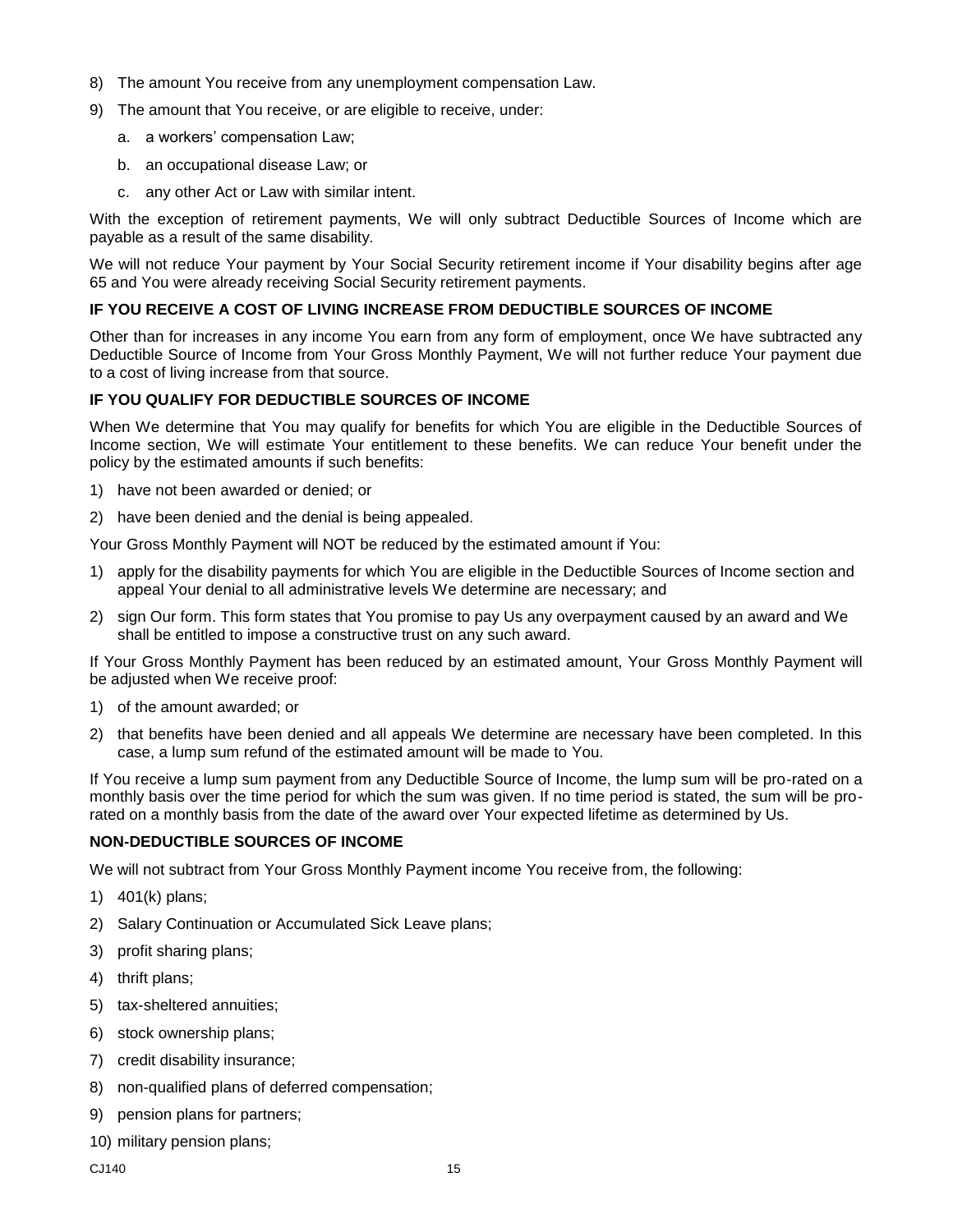- 11) franchise disability income plans;
- 12) individual disability plans paid for by the Insured Person;
- 13) a retirement plan from another employer;
- 14) individual retirement accounts (IRA).

If Salary Continuation or Accumulated Sick Leave plan payments plus the Gross Monthly Payment and Disability Earnings exceed 100% of Your Monthly Earnings, We will subtract the amount in excess of 100% from Your Monthly Payment.

#### **MINIMUM PAYMENT**

The minimum payment each month for a Payable Claim is \$100.

We may apply this amount to recover an outstanding overpayment.

#### **DURATION OF PAYMENTS**

We will send You a payment each month up to the Maximum Period of Payment. Your Maximum Period of Payment is stated in the SCHEDULE OF BENEFITS will be paid during a continuous period of disability, and will be based on Your age at disability.

#### **WHEN PAYMENTS END**

We will stop sending You payments and Your claim will end on the earliest of the following:

- 1) the end of the Maximum Period of Payment;
- 2) the date You are no longer disabled under the terms of the policy;
- 3) the date You fail to submit proof of continuing disability;
- 4) the date You die;
- 5) during the Regular Occupation Period when You are able to return to work in Your Regular Occupation on a Part-Time Basis but You do not;
- 6) after the Regular Occupation Period, when You are able to work in any Gainful Occupation on a Part-Time Basis but You do not;
- 7) the date Your Disability Earnings exceed 80% of Your Indexed Monthly Earnings; or
- 8) after 12 months of payments if You are considered to reside outside the United States or Canada. You will be considered to reside outside these countries when You have been outside the United States or Canada for a total period of 6 months or more during any 12 consecutive months of benefits.

We will not pay a benefit for any period of disability during which You are incarcerated.

#### **DISABILITIES NOT COVERED UNDER THE POLICY**

The policy does not cover any disabilities caused by, contributed to by, or resulting from Your:

- 1) loss of professional license, occupational license, or certification;
- 2) participation in a felony;
- 3) intentionally self-inflicted injuries;
- 4) attempted suicide, regardless of mental capacity;
- 5) participation in a war, declared or undeclared, or any act of war;
- 6) active military duty;
- 7) active participation in a riot;
- 8) engaging in any illegal or fraudulent occupation, work, or employment;
- 9) commission of a crime for which You have been convicted;
- 10) elective surgery except when required for Your Appropriate Care as a result of Your Injury or Sickness; or
- 11) traveling or flying on any aircraft operated by or under authority of military or any aircraft being used for experimental purposes.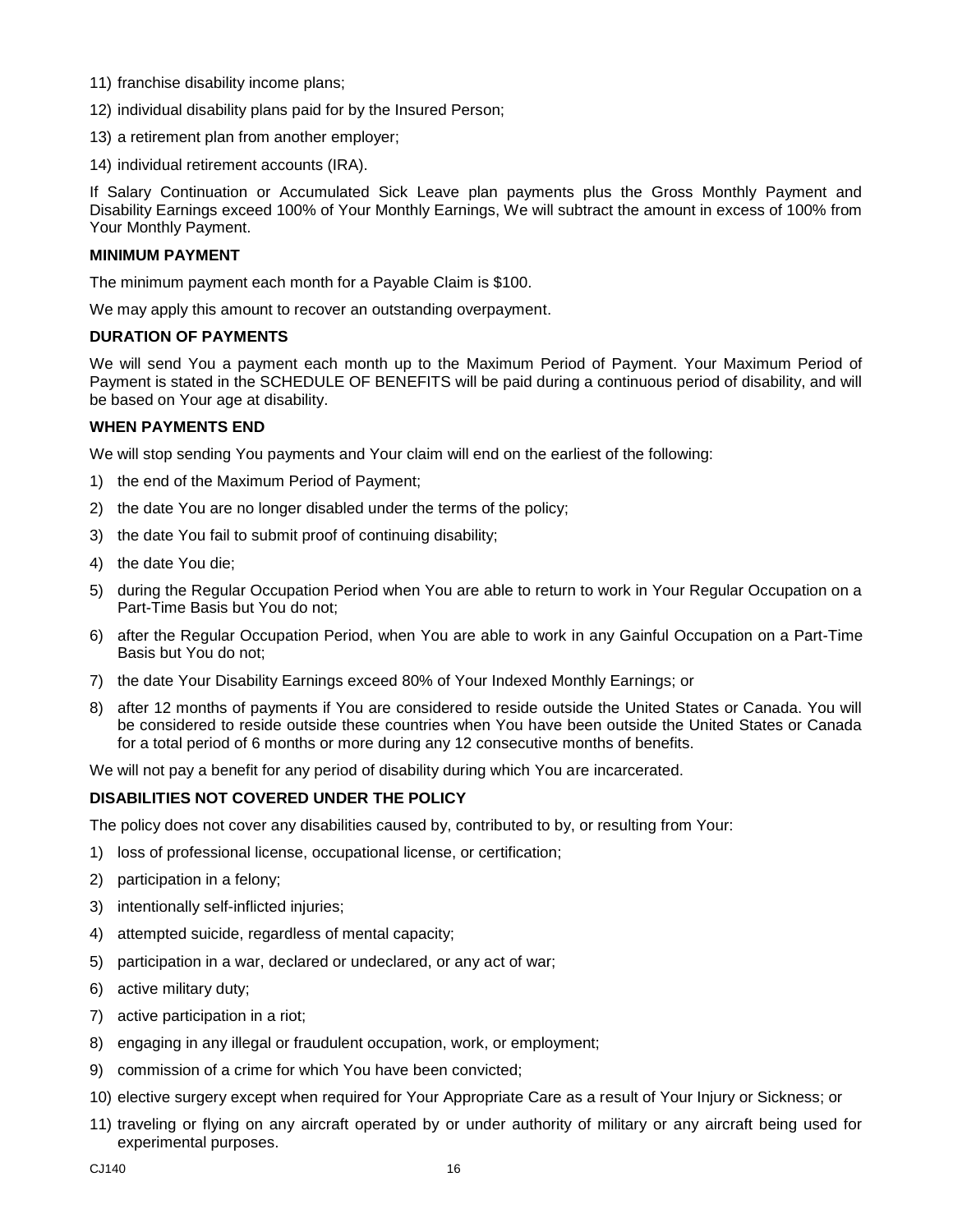#### **PRE-EXISTING CONDITION LIMITATION**

Benefits will not be paid if Your disability begins in the first **12** months following the effective date of Your coverage and Your disability is caused by, contributed to by, or the result of a condition, whether or not that condition is diagnosed at all or is misdiagnosed, for which You received medical treatment, consultation, care or services, including diagnostic measures, or took or were prescribed drugs or medicines in the 3 months just prior to Your effective date of coverage.

If there is an increase in the Maximum Benefit after the Policy Effective Date, this PRE-EXISTING CONDITION LIMITATION provision will apply to the amount of the increase in the Maximum Benefit, as of the effective date of the increase.

#### **MENTAL ILLNESS, ALCOHOLISM OR DRUG ABUSE LIMITATION**

The lifetime cumulative Maximum Period of Payment for all disabilities due to Mental Illness, alcoholism or drug abuse is 24 months. Only 24 months of benefits will be paid for any combination of such disabilities even if the disabilities:

- 1) are not continuous; and/or
- 2) are not related.

We will continue to send You payments beyond the 24-month period if You meet one or both of these conditions:

1) If You are confined to a Hospital, Health Facility or Institution at the end of the 24-month period, We will continue to send You payment(s) during Your confinement.

If You are still disabled when You are discharged, We will send You payment(s) for a recovery period of up to 90 days.

If You become reconfined at any time during the recovery period and remain confined for at least 14 days in a row, We will send payment(s) during that additional confinement and for one additional recovery period up to 90 more days.

2) In addition to Item 1, if You continue to be disabled after the 24-month period, and subsequently become confined to a Hospital, Health Facility or Institution for at least 14 days in a row, We will send payment(s) during the length of the reconfinement.

We will not make payments beyond the limited pay period as indicated above, or the Maximum Period of Payment, whichever occurs first.

We will not apply the Mental Illness limitation to a disability due to dementia if it is a result of:

- 1) stroke;
- 2) trauma;
- 3) viral infection; or
- 4) Alzheimer's disease.

#### **SPECIAL CONDITIONS LIMITATION**

The lifetime cumulative Maximum Period of Payment for all disabilities due to Special Conditions is 24 months. Only 24 months of benefits will be paid for any combination of such disabilities even if the disabilities:

- 1) are not continuous; and/or
- 2) are not related.

We will continue to send You payments beyond the 24-month period if You meet one or both of these conditions:

If You are confined to a Hospital, Health Facility or Institution at the end of the 24-month period, We will continue to send You payment(s) during Your confinement.

If You are still disabled when You are discharged, We will send You payment(s) for a recovery period of up to 90 days.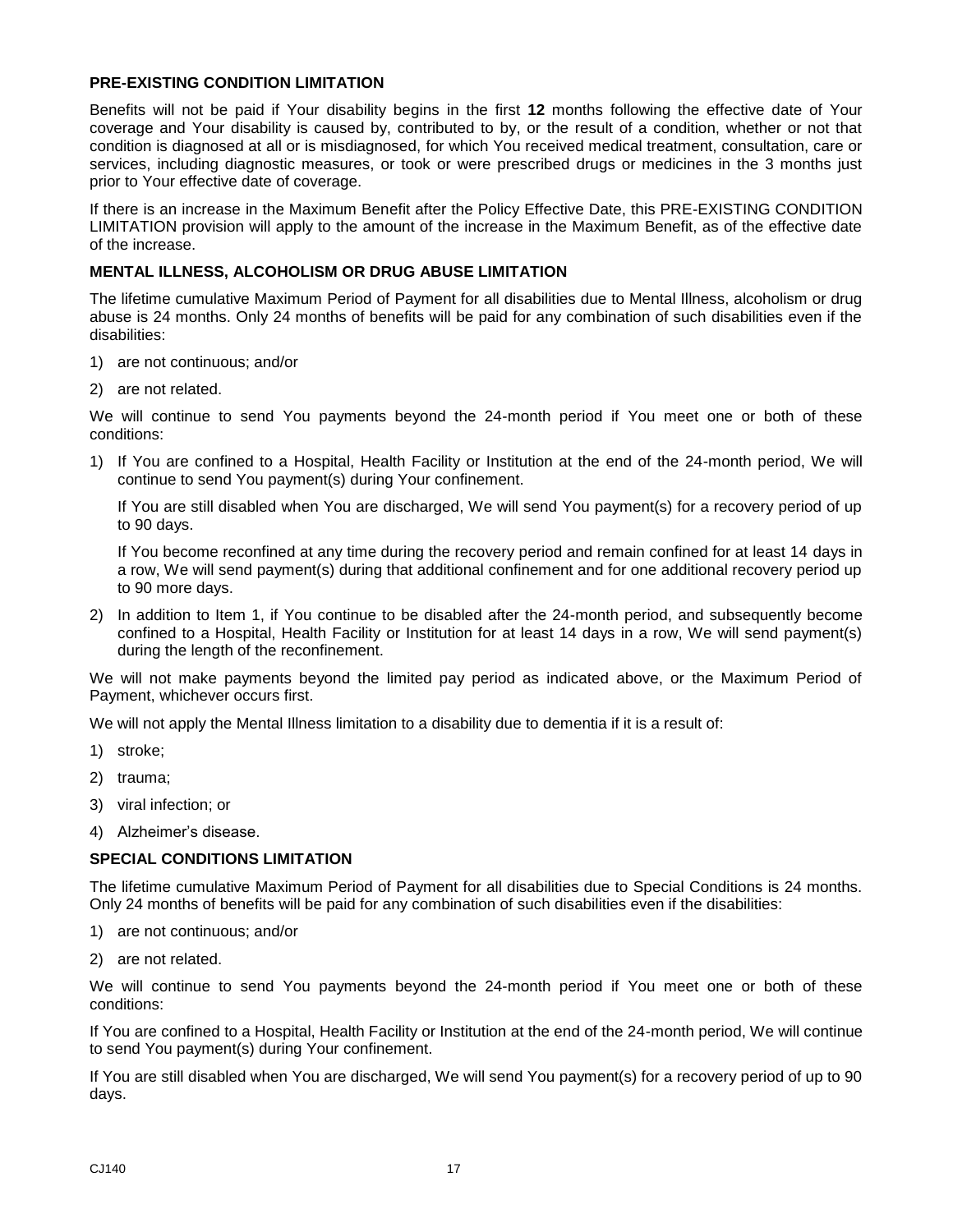If You become reconfined at any time during the recovery period and remain confined for at least 14 days in a row, We will send payment(s) during that additional confinement and for one additional recovery period up to 90 more days.

In addition to Item 1, if You continue to be disabled after the 24-month period, and subsequently become confined to a Hospital, Health Facility or Institution for at least 14 days in a row, We will send payment(s) during the length of the reconfinement.

We will not make payments beyond the limited pay period as indicated above, or the Maximum Period of Payment, whichever occurs first.

#### **RECURRENT DISABILITY**

If You have a Recurrent Disability, and after Your prior disability ended, You returned to work for Your Employer for 6 months or less, We will treat Your disability as part of Your prior claim and You do not have to complete another elimination period.

Your Monthly Payment will be based on Your Monthly Earnings as of the date of Your initial claim.

Your disability, as outlined above, will be subject to the same terms of this certificate as Your prior claim.

Your disability will be treated as a new claim if Your current disability:

- 1) is unrelated to Your prior disability; or
- 2) after Your prior disability ended, You returned to work for Your Employer for more than 6 consecutive months.

The new claim will be subject to all of the provisions of the policy and You will be required to satisfy a new elimination period.

If Our policy terminates and You become eligible for payments under any other group disability plan that replaces Our policy, You will not be eligible for payments under Our policy.

#### **BENEFITS IF YOU DIE - SURVIVOR BENEFIT**

When We receive proof that You have died, We will pay Your Eligible Survivor a lump sum benefit equal to 3 times Your last Monthly Payment if, on the date of Your death:

- 1) Your disability had continued for 180 or more consecutive days; and
- 2) You were receiving or were eligible to receive payments under the policy.

If You have no Eligible Survivors, payment will be made to Your estate unless there is none. In this case, no payment will be made.

However, We will first apply the Survivor Benefit to recover any overpayment that may exist on Your claim.

#### **ADVANCED SURVIVOR BENEFIT**

You may receive an Advanced Survivor Benefit prior to Your death if You have been diagnosed with a Terminal Illness.

We will pay You a lump sum amount equal to 3 times Your last Monthly Payment if:

- 1) Your disability had continued for 180 or more consecutive days, and
- 2) You have been diagnosed with a Terminal Illness.

However, We will first apply the Advanced Survivor Benefit to recover any overpayment which may exist on Your claim.

Your right to exercise this option and receive payment is subject to the following:

- 1) You must make this election in writing to Us; and
- 2) Your Doctor must certify in writing that You have a Terminal Illness.

This benefit is available to You on a voluntary basis and will be payable one time only under this certificate.

If You receive the Advanced Survivor Benefit prior to Your death, the 3-month Survivor Benefit will not be payable upon Your death.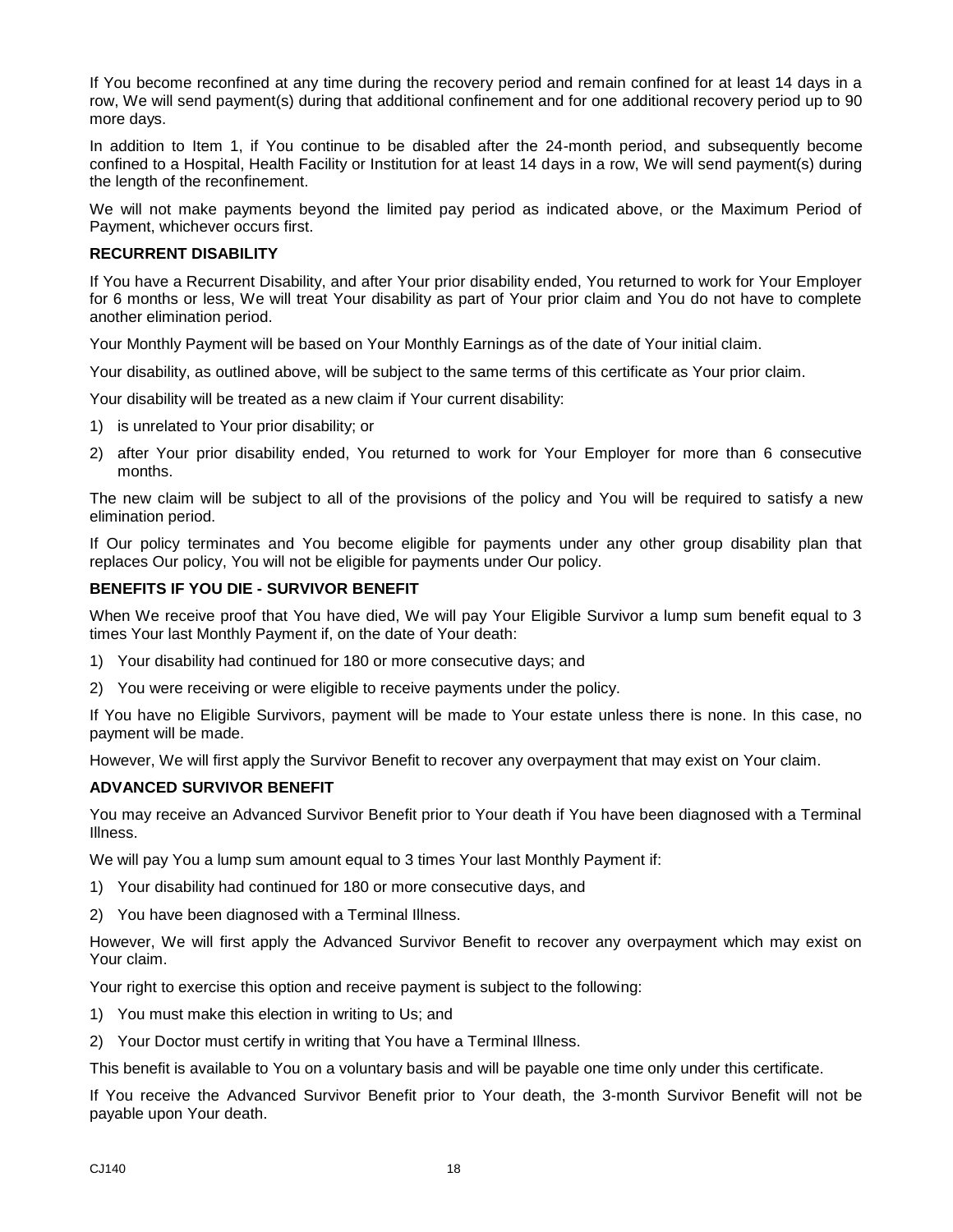#### **ACCIDENTAL DISMEMBERMENT AND LOSS OF SIGHT**

If an Accidental Injury:

- 1) occurs while You are insured under the policy; and
- 2) results in any of the losses shown in the schedule below within 180 days after the date of the Injury, then We will pay a Gross Monthly Payment to You for the longer of:
	- a. the number of payments listed on the schedule below; or
	- b. the number of months You remain disabled, not to exceed the Maximum Period of Payment.

Payment of this benefit will not be subject to satisfying the elimination period. However, after the elimination period has been completed, this benefit will be paid in lieu of the regular Monthly Payment, not in addition to it. If You remain disabled beyond the number of Monthly Payments under this provision, benefits may continue as provided under the policy. The months You receive benefits under this provision will be excluded in computing the number of months You receive payments for disability and in computing any remaining Maximum Period of Payment for disability. If You die, this benefit will cease.

| Monthly Payments for loss of:         | Schedule of Monthly Payments: |
|---------------------------------------|-------------------------------|
| Sight of both eyes                    | 46                            |
| Both hands                            | 46                            |
| Both feet                             | 46                            |
| One hand and one foot                 | 46                            |
| One hand and sight of one eye         | 46                            |
| One foot and sight of one eye         | 46                            |
| One hand or one foot                  | 23                            |
| Sight of one eye                      | 15                            |
| Thumb and Index Finger of either hand | 12                            |

NOTE: The maximum number of Monthly Payments for all losses suffered from any one Accidental Injury shall be limited to that one loss for which the greatest number of Monthly Payments is provided in the above schedule.

"Loss of hands and feet" means the loss by severance at or above the wrist or ankle joint.

"Loss of sight" means total and irrecoverable loss of sight.

"Loss of thumb and index finger" means actual severance at or above the knuckles joining each to the hand.

#### **IF YOU ARE NOT IN ACTIVE EMPLOYMENT WHEN YOUR EMPLOYER REPLACES INSURANCE COVERAGE WITH OUR POLICY (Continuity of Coverage)**

If You are not in Active Employment due to Injury, Sickness, Temporary Layoff or Leave of Absence on the date Your Employer changes insurance carriers to Our policy, and You were covered under the prior policy at the time Your Employer's coverage under Our policy became effective, We will provide continuity of coverage under Our policy. In order for this provision to apply, the prior policy's coverage must be similar to Our policy.

If You are not in Active Employment due to Injury, Sickness, Temporary Layoff or Leave of Absence on the effective date of Our policy, and You would otherwise be eligible to become insured under Our policy, We will provide limited coverage under Our policy. Coverage under this provision will begin on Our policy effective date and will continue until the earliest of:

- 1) the end of the month following the date You return to Active Employment; or
- 2) the end of any period of continuance or extension provided under the prior policy; or
- 3) the date coverage would otherwise end, according to the provisions of Our policy.

Your coverage under this provision is subject to payment of premium.

Any benefits payable under this provision will be paid as if the prior policy had remained in force. We will reduce Your payment by any amount for which the prior carrier is liable.

If coverage ends under this provision, or if You were not covered under Your Employer's prior policy on the date that policy terminated, the WHEN COVERAGE BEGINS provision under Our policy will apply.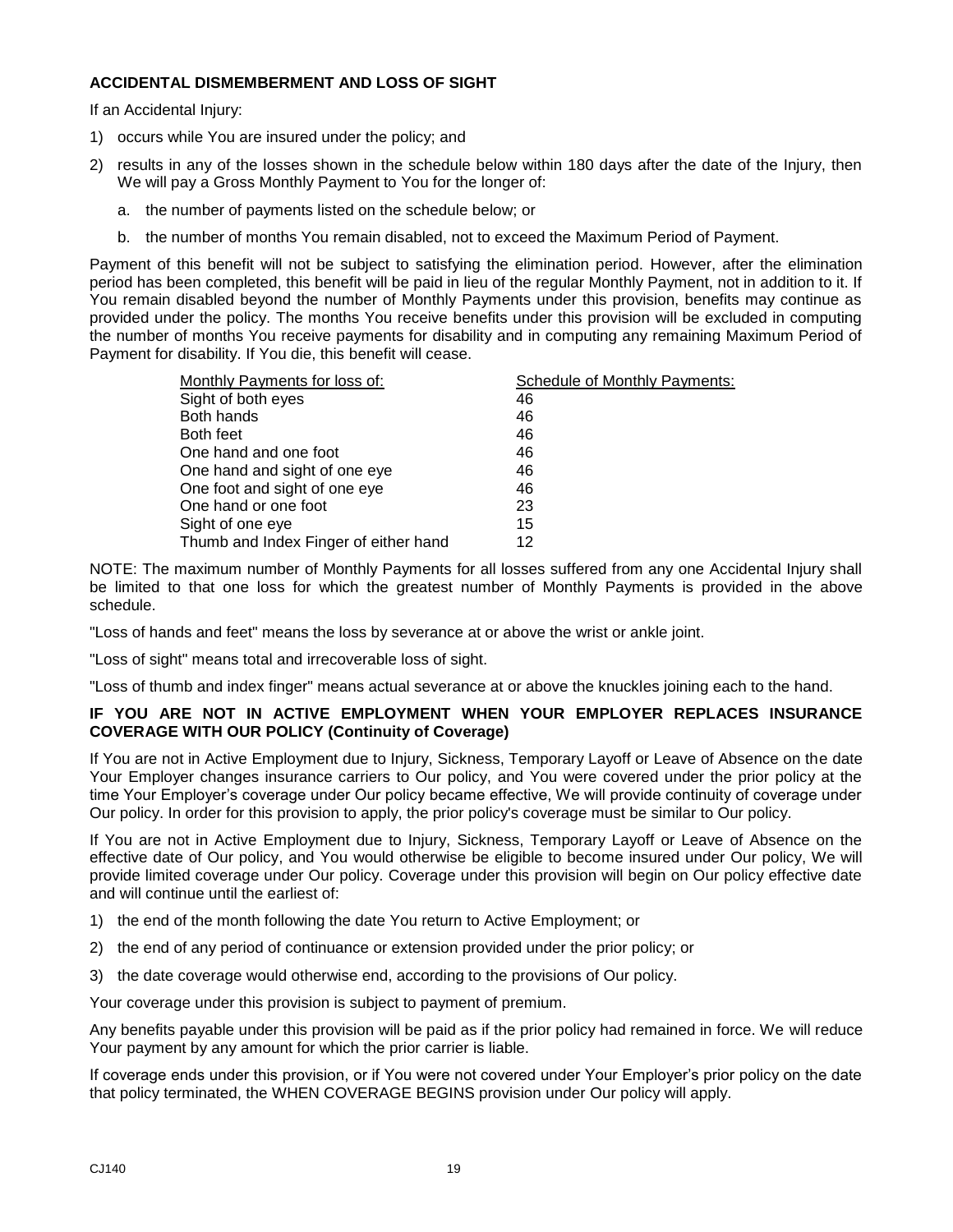#### **IF YOU HAVE A DISABILITY DUE TO A PRE-EXISTING CONDITION AFTER YOUR EMPLOYER REPLACES INSURANCE COVERAGE WITH OUR POLICY (Continuity of Coverage)**

We may send a payment if Your disability is caused by, contributed to by, or results from a Pre-Existing Condition if:

- 1) You were insured by the prior policy at the time Your Employer changed insurance carriers to Our policy; and
- 2) You have been continuously covered under Our policy from the effective date of Your Employer's policy through the date Your disability began.

In order to receive a payment, You must satisfy the Pre-Existing Condition provision under:

- 1) Our policy; or
- 2) the prior policy, if benefits would have been paid had that policy remained in force.

If You satisfy the Pre-Existing Condition provision of Our policy, We will determine Your payments according to Our policy's provisions.

If You do not satisfy the Pre-Existing Condition provision of this certificate, but You do satisfy the prior policy's Pre-Existing Condition provision:

- 1) Your Monthly Payment will be the lesser of:
	- a. the Monthly Payment that would have been payable under the terms of the prior policy if it had remained in force; or
	- b. the Monthly Payment under Our policy; and
- 2) benefits will end on the earlier of:
	- a. the date benefits end under Our policy, as described under the DURATION OF PAYMENTS provision; or
	- b. the date benefits would have ended under the prior policy if it had remained in force.

If You do not satisfy either Our policy's or the prior policy's Pre-Existing Condition provision, We will not make any payments.

We will require proof that You were insured under the prior policy.

All other provisions of Our policy will apply.

#### **VOCATIONAL REHABILITATION SERVICES**

We have vocational rehabilitation services available to assist You in returning to work to the extent of Your ability. We will review Your disability claim to determine whether You are eligible for these services, at Our sole discretion. In order to be eligible for vocational rehabilitation services and benefits, You must be medically able to participate in a return to work plan.

Your claim file will be reviewed by a vocational rehabilitation professional to determine if rehabilitation services might help You return to gainful employment. As Your file is reviewed, medical and vocational information will be analyzed to determine an appropriate return to work plan.

We will make the final determination of Your eligibility for these services.

If We determine that vocational rehabilitation services are appropriate, We will provide You with a written Vocational Rehabilitation Plan developed specifically for You.

The Vocational Rehabilitation Plan may include at Our sole discretion, but is not limited to, the following services:

- 1) coordination with Your Employer to assist You to return to work;
- 2) evaluation of adaptive equipment or job accommodations to allow You to work;
- 3) evaluation of possible workplace modifications which might allow You to return to work in Your Regular Occupation or another job or occupation;
- 4) vocational evaluation to determine how Your disability may impact Your employment options;

CJ140 20 5) job placement services, including resume preparation services and training in job-seeking skills;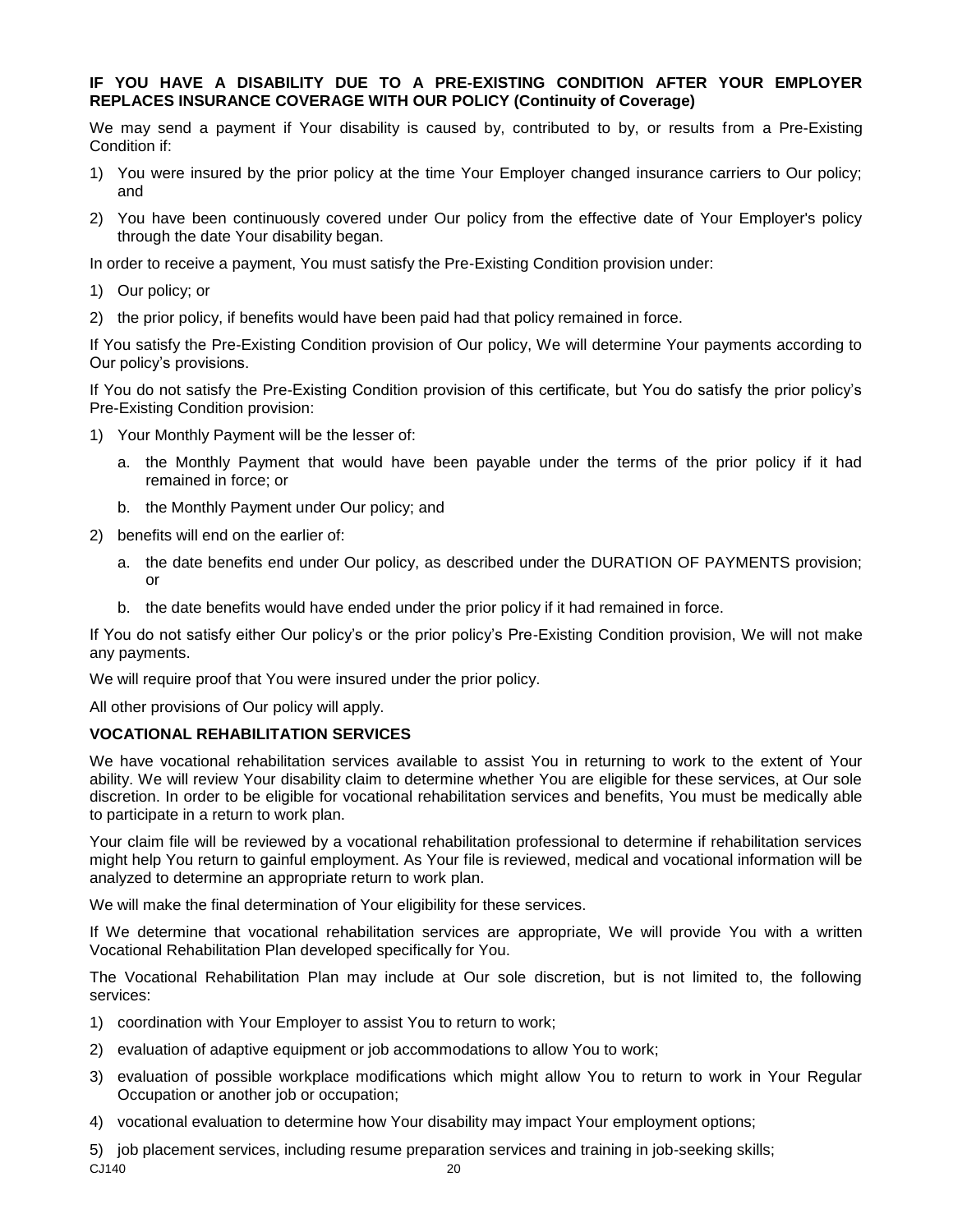6) alternative treatment plans such as recommendations for support groups, physical therapy, occupational therapy, or other treatment designed to enhance Your ability to work.

#### **VOCATIONAL REHABILITATION BENEFIT**

If You are receiving Monthly Payments under the policy, and You are participating in a Vocational Rehabilitation Plan, You may be eligible for an additional Vocational Rehabilitation Benefit. We will pay an additional benefit of 5% of Your Gross Monthly Payment to a maximum of \$500 per month.

This benefit is not subject to policy provisions which would otherwise increase or reduce the benefit amount such as Deductible Sources of Income. However, the Total Benefit Cap will apply.

#### **WHEN VOCATIONAL REHABILITATION BENEFITS END**

Vocational Rehabilitation Benefits will end on the earliest of the following dates:

- 1) the date We determine that You are no longer eligible to participate in a Vocational Rehabilitation Plan;
- 2) the date You are no longer participating in a Vocational Rehabilitation Plan; or
- 3) any other date on which Monthly Payments would stop in accordance with the policy.

#### **WORKPLACE MODIFICATION BENEFIT**

If You are disabled and are receiving a payment from Us, an additional Workplace Modification Benefit may be payable to Your Employer for Your benefit. We may reimburse Your Employer for up to 100% of the reasonable costs Your Employer incurs through modifications to the workplace to accommodate Your return to work, and to assist You in remaining at work.

The amount We may pay will not exceed the lesser of:

- 1) 2 times Your last Monthly Payment; or
- 2) \$2000.

To qualify for this reimbursement, You must:

- 1) be disabled according to the terms of the policy; and
- 2) have the reasonable expectation of returning to Active Employment and remaining in Active Employment with the assistance of the proposed workplace modification.

Your Employer must give Us a written proposal of the proposed workplace modification. This proposal must include:

- 1) input from the Employer, You and Your Doctor;
- 2) the purpose of the proposed workplace modification;
- 3) the expected completion date of the workplace modification; and
- 4) the cost of the workplace modification.

We will reimburse the costs of the workplace modification when We:

- 1) approve the proposal in writing;
- 2) receive proof from Your Employer that the workplace modification is complete; and
- 3) receive proof of the costs incurred by Your Employer for the workplace modification.

This benefit is available on a one time basis.

#### **FAMILY MEMBER CARE EXPENSE BENEFIT**

If You are receiving Monthly Payments under the policy, and You are participating in a Vocational Rehabilitation Plan, You will be eligible for an additional Family Member Care Expense Benefit if You are incurring expenses to provide care for a Family Member who requires personal care assistance.

We will pay a Family Member Care Expense Benefit of \$250 per Family Member not to exceed a maximum of \$1000 per month.

The Family Member Care Expense Benefit will end on the earliest of the following dates:

1) the date You are no longer incurring Family Member care expenses;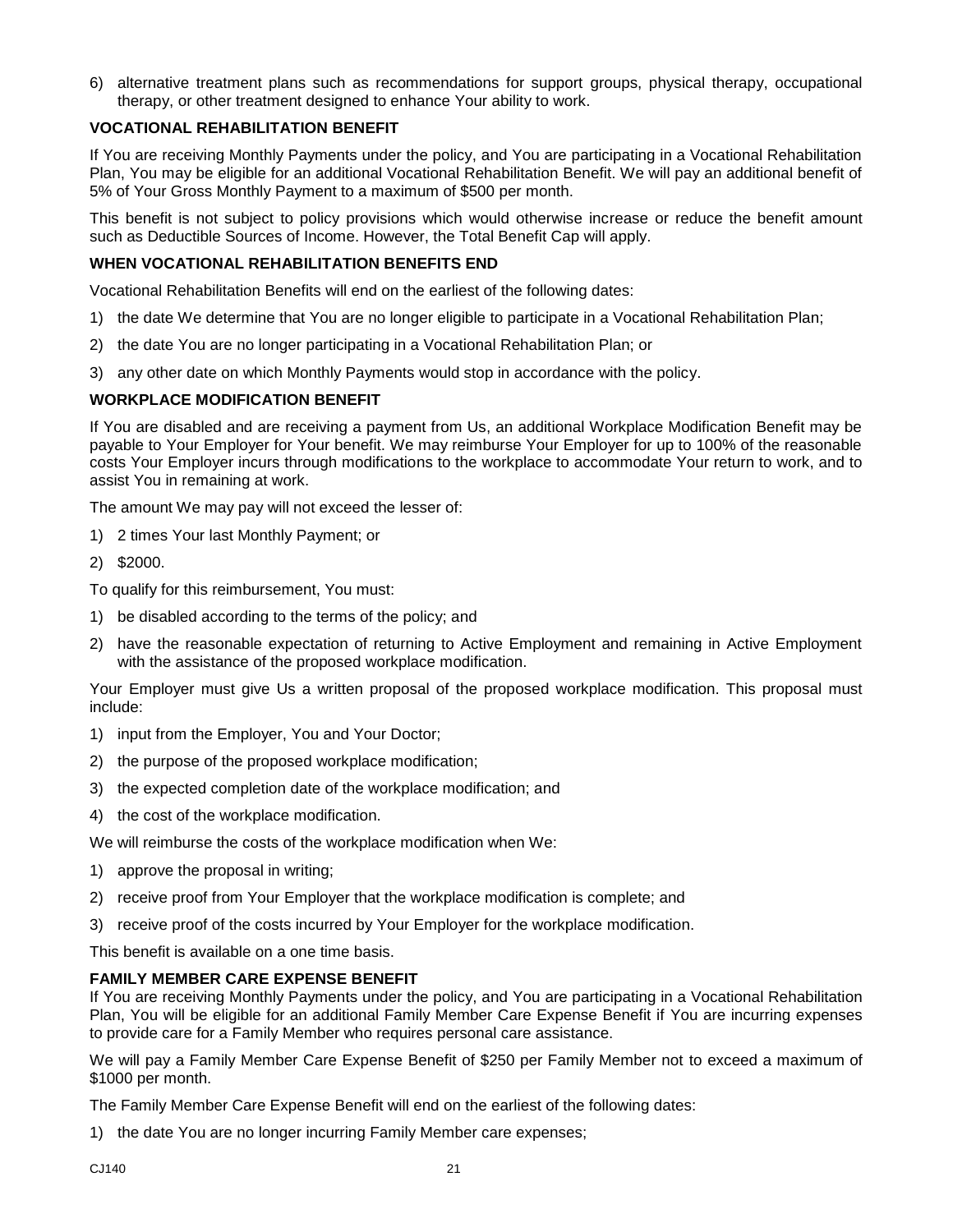- 2) the date You are no longer participating in a Vocational Rehabilitation Plan;
- 3) after 12 months of Family Member Care Expense Benefits have been paid for each Family Member; or
- 4) any other date on which Monthly Payments would stop in accordance with the policy.

To receive this benefit, You must provide satisfactory proof that You are incurring a Family Member care expense.

Family Member care means care or supervision of Your Family Member and care is given by a licensed childcare center or a licensed caregiver who is not related to You by blood or marriage.

This benefit is not subject to policy provisions which would otherwise increase or reduce the benefit amount such as Deductible Sources of Income. However, the Total Benefit Cap will apply.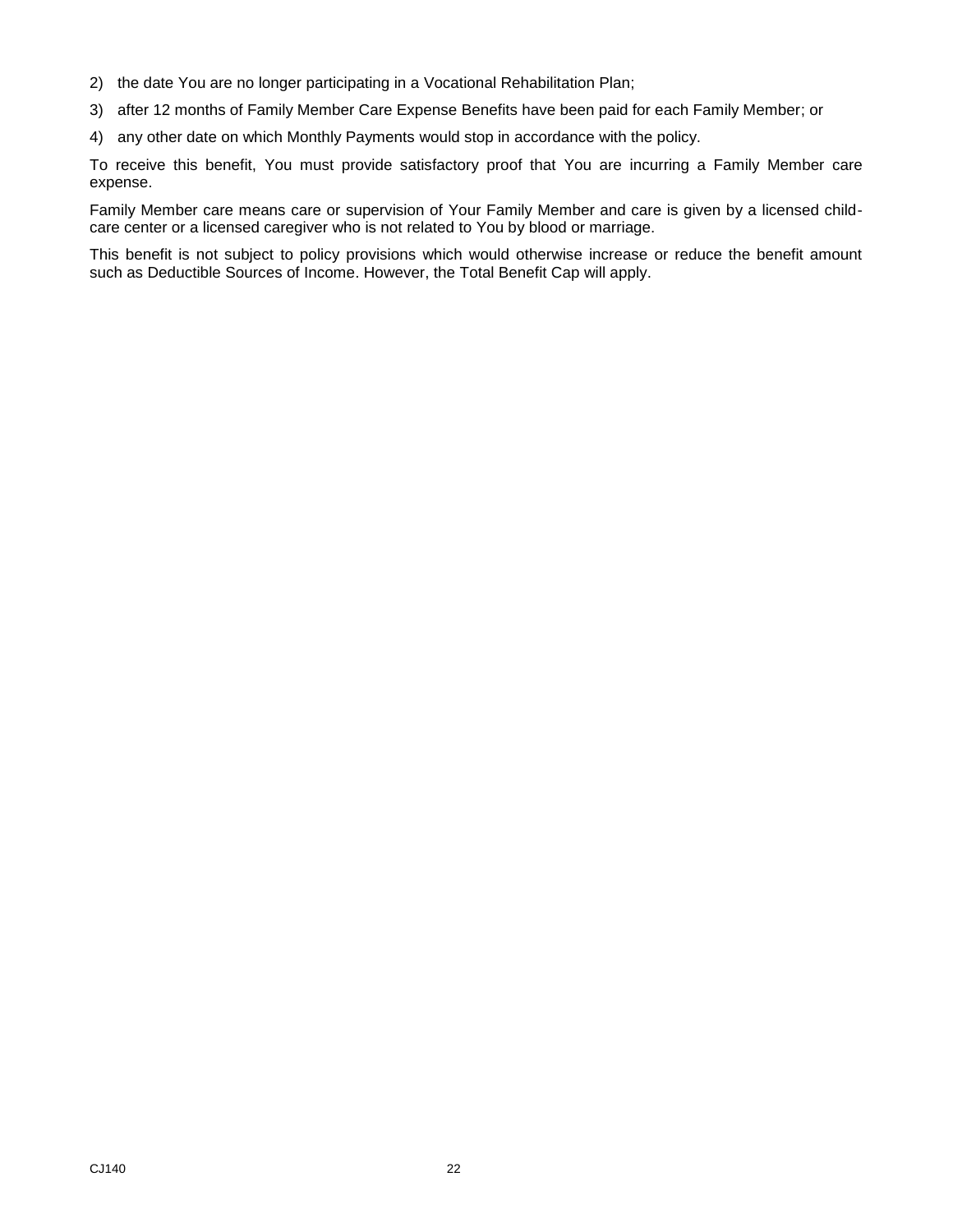# **LONG TERM DISABILITY CLAIM INFORMATION**

#### <span id="page-24-0"></span>**NOTICE OF CLAIM**

We encourage You to notify Us of Your claim as soon as possible so that a claim decision can be made in a timely manner. Written notice of a claim should be given to Us within 30 days after the date Your disability begins. The notice may be given to Us at Our home office or to Our authorized agent. Failure to give notice within this timeframe shall not invalidate or reduce any Payable Claim if it can be shown that it was not reasonably possible to give such notice within that time and the notice was given as soon as reasonably possible.

The claim form is available from Your Employer, or You can request a claim form from Us. If You do not receive the form from Us within 15 days of Your request, send Us written proof of claim without waiting for the form.

You must notify Us immediately when You return to work in any capacity.

#### **FILING A CLAIM**

You and Your Employer must fill out Your own sections of the claim form and then give it to Your attending Doctor. Your Doctor should fill out his or her section of the form and send it directly to Us.

#### **PROOF OF YOUR CLAIM**

You must send Us written proof of Your claim no later than 90 days after Your elimination period. Failure to give such proof within this timeframe shall not invalidate or reduce any Payable Claim if it can be shown that it was not reasonably possible to give such proof within that time, and the proof was given as soon as reasonably possible. You must provide proof of claim no later than one year after the time proof is otherwise required, except in the absence of legal capacity.

Your proof of claim, provided at Your expense, must show:

- 1) that You are under the Appropriate Care of a Doctor;
- 2) the date Your disability began;
- 3) the cause of Your disability;
- 4) the appropriate documentation of Your earnings and Your activities;
- 5) the extent of Your disability, including restrictions and limitations preventing You from performing Your Regular Occupation;
- 6) the name and address of any Hospital, Health Facility or Institution where You received treatment, including all attending Doctors; and
- 7) documentation of prior disability coverage, if applicable.

In some cases, You will be required to give Us authorization to obtain additional medical information, and to provide non-medical information as part of Your proof of claim, or proof of continuing disability. We will deny Your claim, or stop sending You payments, if the appropriate information is not submitted within 45 days of the request.

You or Your Employer must notify Us immediately when You return to work in any capacity.

#### **MAKING PAYMENTS**

Once Your claim has been approved, We will send You a payment at the end of each month for any period for which We are liable.

#### **OVERPAID CLAIMS**

We have the right to recover any overpayments due to:

- 1) fraud;
- 2) any administrative error We make in processing a claim; or
- 3) Your receipt of Deductible Sources of Income.

You must reimburse Us in full. We will determine the method by which the repayment is to be made.